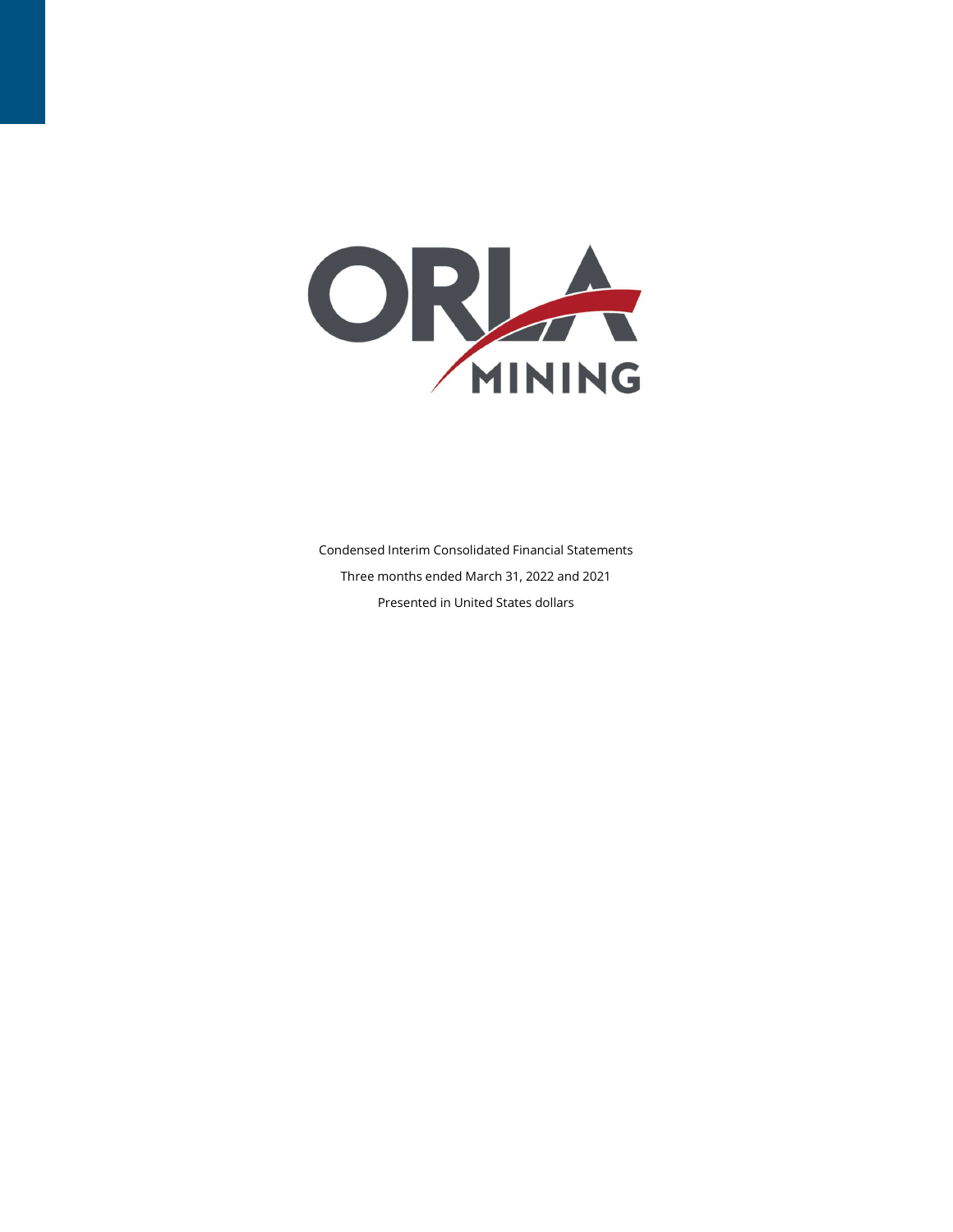Condensed Interim Consolidated Balance Sheets

(Unaudited – Thousands of United States dollars)

|                                                       | March 31  | December 31   |
|-------------------------------------------------------|-----------|---------------|
| As at                                                 | 2022      | 2021          |
|                                                       |           |               |
| <b>ASSETS</b>                                         |           |               |
| Current assets                                        |           |               |
| Cash and cash equivalents                             | 35,038    | \$<br>20,516  |
| Trade and other receivables                           | 552       | 306           |
| Value added taxes recoverable (note 6)                | 19,022    | 16,776        |
| Inventory (note 4)                                    | 10,629    | 9,657         |
| Prepaid expenses                                      | 2,736     | 1,090         |
|                                                       | 67,977    | 48,345        |
| Restricted cash (note 5)                              | 3,812     | 3,680         |
| Value added taxes recoverable (note 6)                | 4,707     | 7,444         |
| Equipment (note 7)                                    | 8,380     | 7,635         |
| Long-term inventory (note 4)                          | 2,135     | 1,299         |
| Mineral properties and related construction (notes 8) | 223,239   | 213,749       |
| Exploration and evaluation properties (note 9)        | 82,743    | 82,743        |
| <b>TOTAL ASSETS</b>                                   | 392,993   | \$<br>364,895 |
|                                                       |           |               |
| <b>LIABILITIES</b>                                    |           |               |
| <b>Current liabilities</b>                            |           |               |
| Trade and other payables (note 10)                    | 6,323     | \$<br>6,816   |
| Accrued liabilities (note 11)                         | 10,317    | 5,659         |
| Newmont loan (note 13)                                | 10,976    | 10,293        |
| Fresnillo obligation (note 14)                        | 15,000    | 15,000        |
| Taxes payable                                         | 2,191     |               |
|                                                       | 44,807    | 37,768        |
| Lease obligations (note 15)                           | 1,076     | 1,029         |
| Camino Rojo project loan (notes 12 and 31(a))         | 113,944   | 113,260       |
| Fresnillo obligation (note 14)                        | 22,800    | 22,800        |
| Accrued liabilities (note 11)                         | 189       | 161           |
| Site closure provisions (note 16)                     | 5,396     | 5,460         |
| <b>TOTAL LIABILITIES</b>                              | 188,212   | 180,478       |
|                                                       |           |               |
| <b>SHAREHOLDERS' EQUITY</b>                           |           |               |
| Share capital (note 23)                               | 270,214   | 269,198       |
| Reserves                                              | 28,809    | 29,306        |
| Accumulated other comprehensive income                | 3,504     | 2,441         |
| Accumulated deficit                                   | (97, 746) | (116, 528)    |
| TOTAL SHAREHOLDERS' EQUITY                            | 204,781   | 184,417       |
|                                                       |           |               |
| TOTAL LIABILITIES AND SHAREHOLDERS' EQUITY            | 392,993   | \$<br>364,895 |
|                                                       |           |               |

Authorized for issuance, by the Board of Directors, on May 12, 2022.

/s/ Elizabeth McGregor /s/ Jason Simpson

Elizabeth McGregor, Director **Jason Simpson, Director** Jason Simpson, Director

The accompanying notes are an integral part of these condensed interim consolidated financial statements.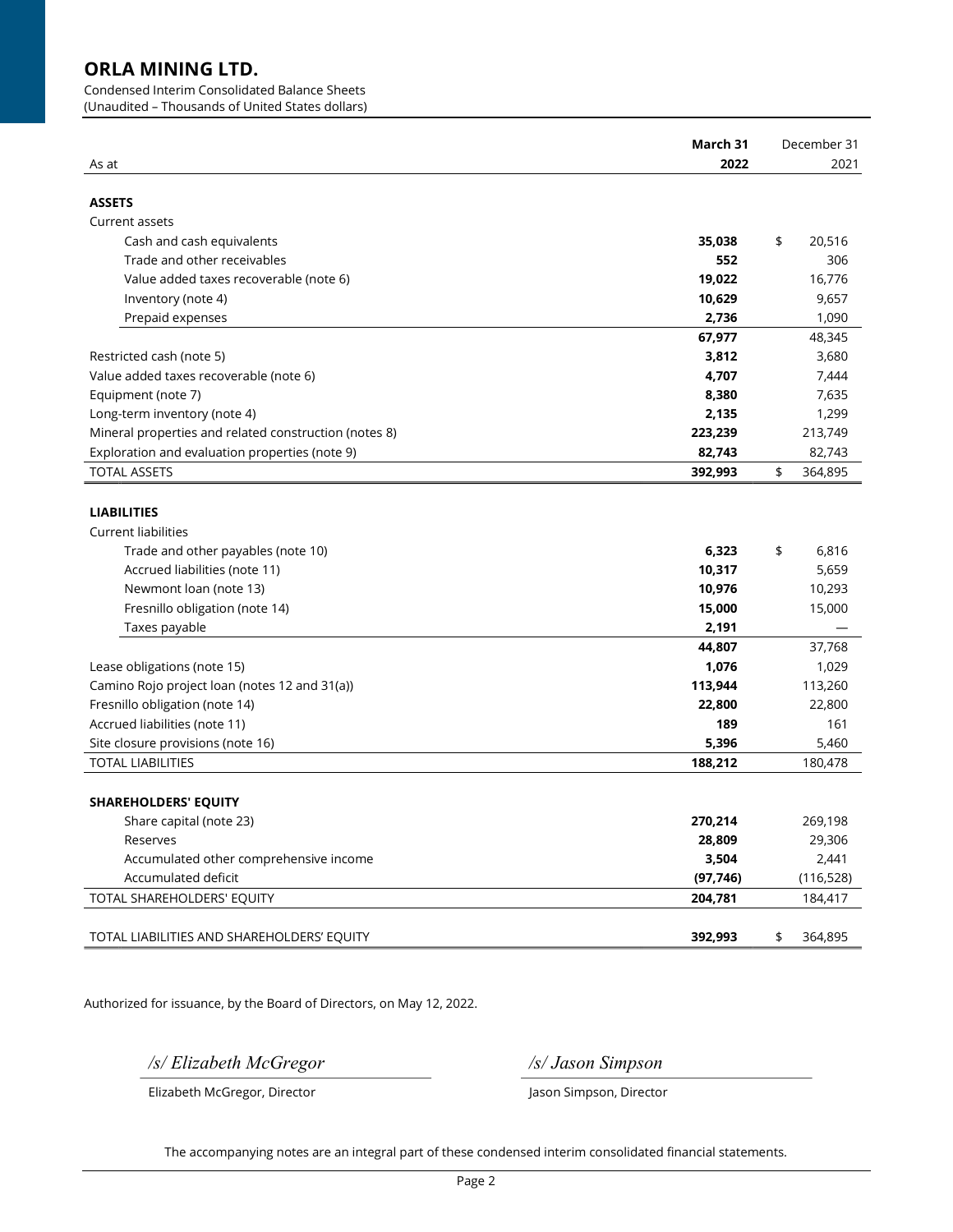Condensed Interim Consolidated Statements of Income (Loss) and Comprehensive Income (Loss) (Unaudited – Thousands of United States dollars)

|                                                                                                          | Three months ended March 31 |                   |    |                |  |  |
|----------------------------------------------------------------------------------------------------------|-----------------------------|-------------------|----|----------------|--|--|
|                                                                                                          |                             | 2022              |    | 2021           |  |  |
|                                                                                                          |                             |                   |    |                |  |  |
| <b>REVENUE</b> (note 17)                                                                                 | \$                          | 39,405            | \$ |                |  |  |
| <b>COST OF SALES</b>                                                                                     |                             |                   |    |                |  |  |
| Operating costs                                                                                          |                             | (9, 126)          |    |                |  |  |
| Royalties (note 8(a)(i))                                                                                 |                             | (1,064)           |    |                |  |  |
|                                                                                                          |                             | (10, 190)         |    |                |  |  |
| <b>EARNINGS FROM MINING OPERATIONS</b>                                                                   |                             | 29,215            |    |                |  |  |
|                                                                                                          |                             |                   |    |                |  |  |
| <b>GENERAL AND ADMINISTRATIVE EXPENSES (note 18)</b>                                                     |                             | (2,943)           |    | (1,808)        |  |  |
| <b>EXPLORATION AND EVALUATION EXPENSES (note 19)</b>                                                     |                             | (2, 466)          |    | (4, 911)       |  |  |
|                                                                                                          |                             |                   |    |                |  |  |
| <b>OTHER</b>                                                                                             |                             |                   |    |                |  |  |
| Depreciation (note 7)                                                                                    |                             | (36)              |    | (33)           |  |  |
| Share based payments (note 24)                                                                           |                             | (865)             |    | (983)          |  |  |
| Interest and finance costs (note 20)                                                                     |                             | (325)             |    | (315)          |  |  |
| Foreign exchange loss<br>Other (note 21)                                                                 |                             | (1, 366)<br>(241) |    | (2,864)<br>107 |  |  |
|                                                                                                          |                             | (2,833)           |    | (4,088)        |  |  |
|                                                                                                          |                             |                   |    |                |  |  |
| <b>INCOME (LOSS) BEFORE TAXES</b>                                                                        |                             | 20,973            |    | (10, 807)      |  |  |
| Current income taxes                                                                                     |                             | (2, 191)          |    |                |  |  |
|                                                                                                          |                             |                   |    |                |  |  |
| INCOME (LOSS) FOR THE PERIOD                                                                             | \$                          | 18,782            | \$ | (10, 807)      |  |  |
|                                                                                                          |                             |                   |    |                |  |  |
| OTHER COMPREHENSIVE INCOME (LOSS)<br>Items that may in future periods be reclassified to profit or loss: |                             |                   |    |                |  |  |
| Foreign currency differences arising on translation of foreign operations                                |                             | 1,063             |    | (169)          |  |  |
| <b>TOTAL COMPREHENSIVE INCOME (LOSS)</b>                                                                 | \$                          | 19,845            | \$ | (10, 976)      |  |  |
|                                                                                                          |                             |                   |    |                |  |  |
|                                                                                                          |                             |                   |    |                |  |  |
| <b>WEIGHTED AVERAGE NUMBER OF COMMON SHARES OUTSTANDING</b> (note 22)                                    |                             |                   |    |                |  |  |
| Basic (millions)                                                                                         |                             | 247.8             |    | 234.0          |  |  |
| Diluted (millions)                                                                                       |                             | 274.4             |    | 234.0          |  |  |
| <b>EARNINGS (LOSS) PER SHARE (note 22)</b>                                                               |                             |                   |    |                |  |  |
| <b>Basic</b>                                                                                             | \$                          | 0.08              | \$ | (0.05)         |  |  |
| Diluted                                                                                                  | \$                          | 0.07              | \$ | (0.05)         |  |  |

The accompanying notes are an integral part of these condensed interim consolidated financial statements.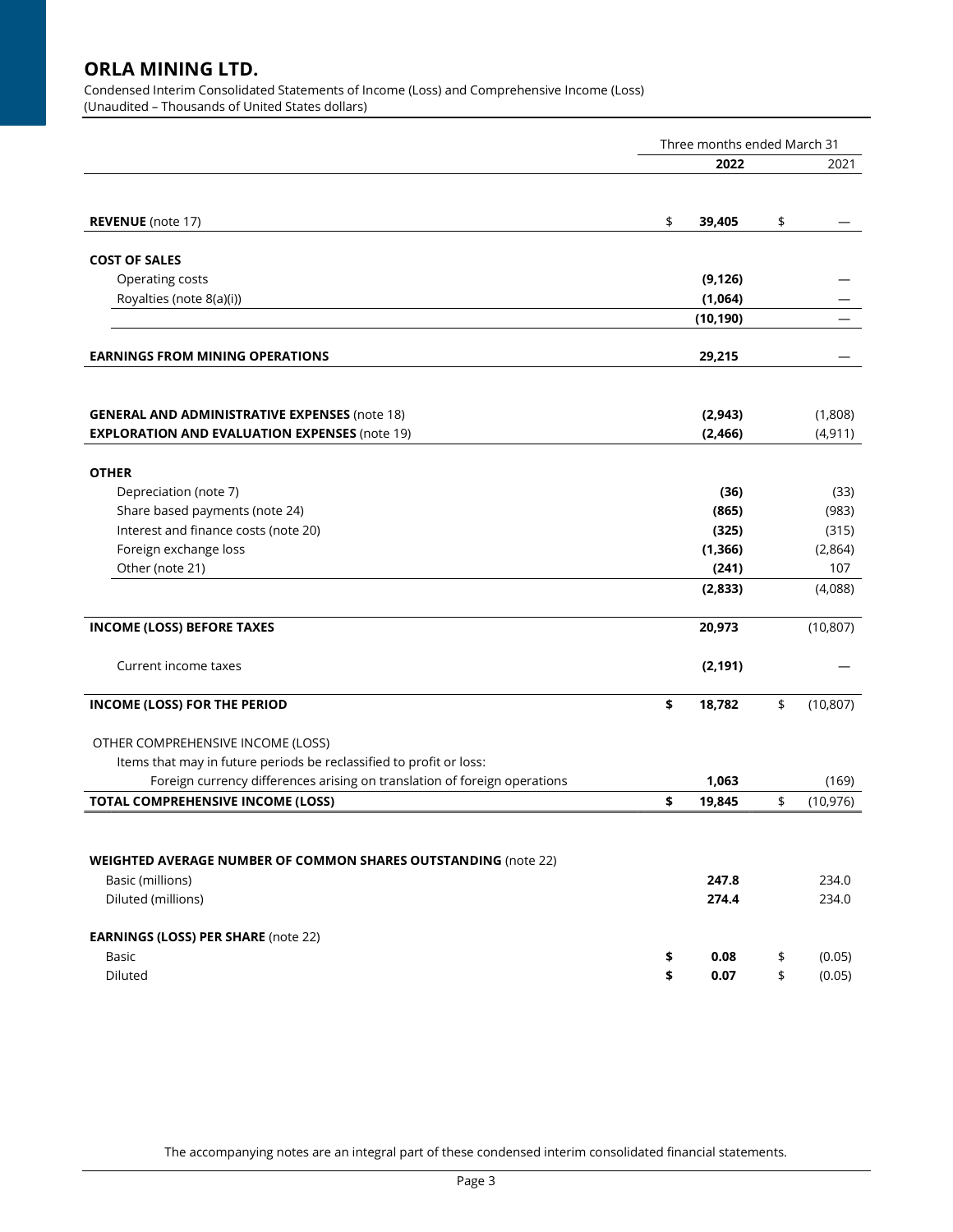### Condensed Interim Consolidated Statements of Cash Flows

(Unaudited – Thousands of United States dollars)

|                                                                                            | Three months ended March 31 |                       |           |  |  |
|--------------------------------------------------------------------------------------------|-----------------------------|-----------------------|-----------|--|--|
| Cash flows provided by (used in):                                                          | 2022                        |                       | 2021      |  |  |
|                                                                                            |                             |                       |           |  |  |
| <b>OPERATING ACTIVITIES</b>                                                                |                             |                       |           |  |  |
| Income (loss) for the period                                                               | \$<br>18,782                | \$                    | (10, 807) |  |  |
| Adjustments for items not affecting cash:                                                  |                             |                       |           |  |  |
| Depreciation                                                                               | 375                         |                       | 33        |  |  |
| Share based payments (note 24)                                                             | 865                         |                       | 983       |  |  |
| Interest and finance costs (note 20)                                                       | 325                         |                       | 315       |  |  |
| Other gains and losses                                                                     | 22                          |                       | (107)     |  |  |
| Exploration expense paid via the issuance of common shares                                 |                             |                       | 150       |  |  |
| Unrealized foreign exchange loss                                                           | 1,013                       |                       | 2,974     |  |  |
| Interest income received                                                                   | 168                         |                       | 64        |  |  |
| Payment of cash settled RSUs                                                               | (1,723)                     |                       |           |  |  |
| Cash provided by (used in) operating activities before changes in non-cash working capital | 19,827                      |                       | (6, 395)  |  |  |
| Changes in non-cash working capital:                                                       |                             |                       |           |  |  |
| Accounts receivable and prepaid expenses                                                   | (3,840)                     |                       | (2,725)   |  |  |
| Inventory                                                                                  | (1,808)                     |                       |           |  |  |
| Trade and other payables                                                                   | (412)                       |                       | 1,198     |  |  |
| <b>Accrued liabilities</b>                                                                 | 4,535                       |                       | 3,216     |  |  |
| Taxes payable                                                                              | 2,191                       |                       |           |  |  |
| Cash provided by (used in) operating activities                                            | 20,493                      |                       | (4,706)   |  |  |
|                                                                                            |                             |                       |           |  |  |
| <b>INVESTING ACTIVITIES</b>                                                                |                             |                       |           |  |  |
| Purchase of equipment                                                                      | (928)                       |                       | (213)     |  |  |
| Mineral properties and related construction                                                | (5,643)                     |                       | (40, 282) |  |  |
| Restricted cash                                                                            | (40)                        |                       | (987)     |  |  |
| Value added taxes received (paid)                                                          | 2,460                       |                       | (7,074)   |  |  |
| Cash used in investing activities                                                          | (4, 151)                    |                       | (48, 556) |  |  |
|                                                                                            |                             |                       |           |  |  |
| <b>FINANCING ACTIVITIES</b>                                                                |                             |                       |           |  |  |
| Proceeds from exercise of warrants                                                         | 593                         |                       | 13,768    |  |  |
| Proceeds from exercise of stock options                                                    | 784                         |                       | 346       |  |  |
| Transaction costs related to the Camino Rojo project loan and Fresnillo obligation         |                             |                       | (124)     |  |  |
| Interest paid (notes 12 and 14)                                                            | (3,237)                     |                       | (1,644)   |  |  |
| Lease payments                                                                             | (132)                       |                       | (42)      |  |  |
| Cash provided by (used in) financing activities                                            | (1,992)                     |                       | 12,304    |  |  |
|                                                                                            |                             |                       |           |  |  |
| Effects of exchange rate changes on cash                                                   | 172                         |                       | (15)      |  |  |
|                                                                                            |                             |                       |           |  |  |
| Net increase (decrease) in cash                                                            | 14,522                      |                       | (40, 973) |  |  |
| Cash, beginning of period                                                                  | 20,516                      |                       | 72,180    |  |  |
| <b>CASH, END OF PERIOD</b>                                                                 | \$<br>35,038                | $\pmb{\mathfrak{\$}}$ | 31,207    |  |  |

Supplemental cash flow information (note 26)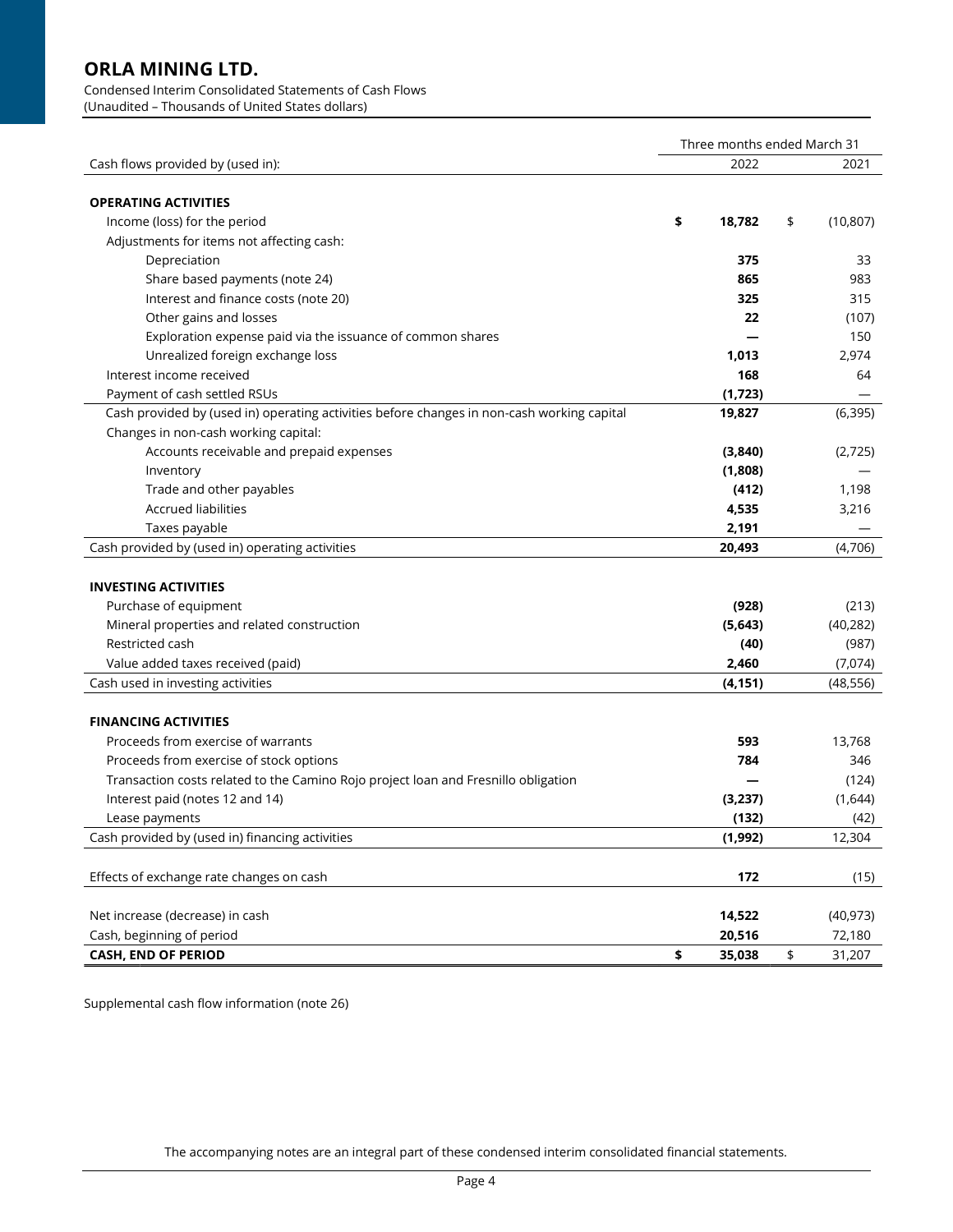Condensed Interim Consolidated Statements of Changes in Equity (Unaudited – Thousands of United States dollars)

|                                     | Common shares                      |               |                                    | Reserves            |              |                                                 |                                   |               |
|-------------------------------------|------------------------------------|---------------|------------------------------------|---------------------|--------------|-------------------------------------------------|-----------------------------------|---------------|
|                                     | Number of<br>shares<br>(thousands) | Amount        | Share based<br>payments<br>reserve | Warrants<br>reserve | Total        | Accumulated<br>Other<br>Comprehensive<br>Income | Retained<br>earnings<br>(deficit) | Total         |
| Balance at January 1, 2021          | 229,286                            | 217,948       | \$<br>8,486                        | 21,395              | 29,881       | \$<br>3,002                                     | \$<br>(90, 250)                   | \$<br>160,581 |
| Shares issued for property payments | 33                                 | 150           |                                    |                     |              |                                                 |                                   | 150           |
| Warrants exercised                  | 7,440                              | 15,743        |                                    | (1, 975)            | (1, 975)     |                                                 |                                   | 13,768        |
| Options exercised                   | 562                                | 547           | (201)                              |                     | (201)        |                                                 |                                   | 346           |
| RSUs redeemed                       | 366                                | 404           | (404)                              |                     | (404)        |                                                 |                                   |               |
| Share based payments                |                                    |               | 983                                |                     | 983          |                                                 |                                   | 983           |
| Loss for the period                 |                                    |               |                                    |                     |              |                                                 | (10, 807)                         | (10, 807)     |
| Other comprehensive loss            |                                    |               |                                    |                     |              | (169)                                           |                                   | (169)         |
| Balance at March 31, 2021           | 237,687                            | 234,792       | \$<br>8,864                        | 19,420              | \$<br>28,284 | \$<br>2,833                                     | \$(101,057)                       | \$<br>164,852 |
| Balance at January 1, 2022          | 247,600                            | \$<br>269,198 | \$<br>10,051                       | 19,255              | 29,306       | \$<br>2,441                                     | \$(116,528)                       | \$<br>184,417 |
| Warrants exercised (note 23)        | 295                                | 675           |                                    | (82)                | (82)         |                                                 |                                   | 593           |
| Options exercised (note 24)         | 723                                | 1,523         | (739)                              | —                   | (739)        |                                                 |                                   | 784           |
| RSUs redeemed (note 24)             | 36                                 | 138           | (138)                              |                     | (138)        |                                                 |                                   |               |
| RSUs settled in cash (note 24)      | –                                  | (1,320)       | (403)                              |                     | (403)        |                                                 |                                   | (1,723)       |
| Share based payments (note 24)      |                                    |               | 865                                |                     | 865          |                                                 |                                   | 865           |
| Income for the period               |                                    |               |                                    |                     |              |                                                 | 18,782                            | 18,782        |
| Other comprehensive income          |                                    |               |                                    |                     |              | 1,063                                           |                                   | 1,063         |
| Balance at March 31, 2022           | 248,654                            | 270,214       | \$<br>9,636                        | 19,173              | 28,809       | \$<br>3,504                                     | \$<br>(97, 746)                   | \$<br>204,781 |

The accompanying notes are an integral part of these condensed interim consolidated financial statements.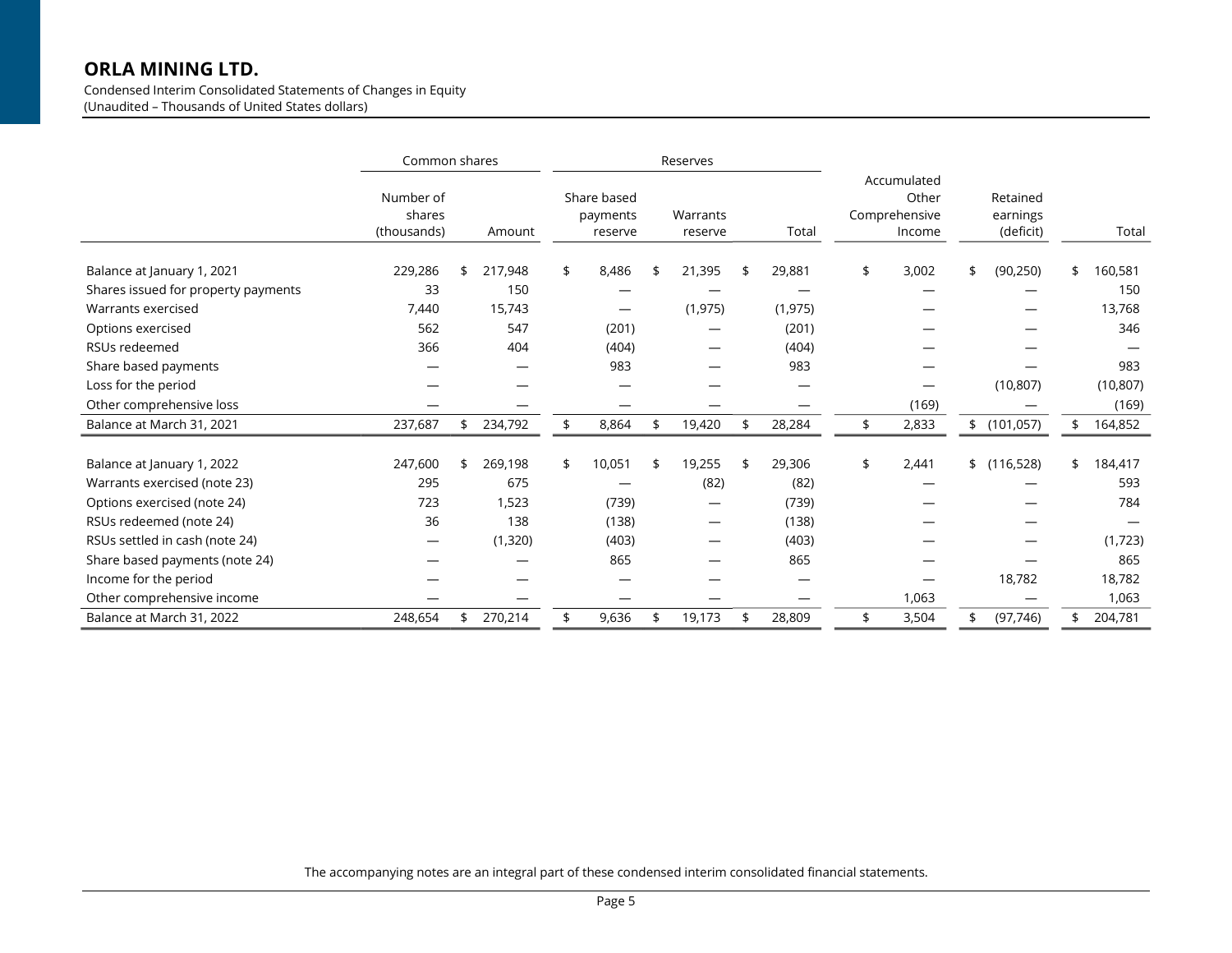## 1. CORPORATE INFORMATION AND NATURE OF OPERATIONS

Orla Mining Ltd. was incorporated in Alberta in 2007 and was continued into British Columbia in 2010 and subsequently into Ontario under the Business Corporations Act (Ontario) in 2014. In 2016, the Company was continued as a federal company under the Canada Business Corporations Act. The "Company", "Orla", "we", and "our" refer to Orla Mining Ltd. and its subsidiaries. The registered office of the Company is located at Suite 202, 595 Howe Street, Vancouver, Canada.

The Company is engaged in the acquisition, exploration, development, and exploitation of mineral properties, and holds the Camino Rojo gold and silver mine in Zacatecas State, Mexico, and the Cerro Quema gold project in Panama.

These condensed interim consolidated financial statements have been prepared on the assumption that the Company will continue as a going concern, meaning it will continue in operation for the foreseeable future and will be able to realize assets and discharge liabilities in the ordinary course of operations. Different bases of measurement may be appropriate if the Company is not expected to continue operations for the foreseeable future. As at March 31, 2022, the Company was in the final stages of constructing the Camino Rojo Oxide Gold Mine ("Camino Rojo"). Subsequent to the reporting period, the Company declared commercial production at Camino Rojo, effective April 1, 2022.

Historically the Company's primary source of funding has been the issuance of equity securities for cash through prospectus offerings and private placements to sophisticated investors and institutions. We have successfully raised equity and debt financing in many of the past few years, in the form of private placement financings, the exercise of warrants and options, and debt. While we believe that this success will continue, our access to exploration and construction financing is always uncertain, and there can be no assurance of continued access to sources of significant equity or debt funding. We expect to fund operating costs of the Company over the next twelve months with (1) cash on hand and (2) cash generated from operations. After considering its plans to mitigate the going concern risk, management has concluded that there are no material uncertainties related to events or conditions that may cast significant doubt upon the Company's ability to continue as a going concern for a period of twelve months from the balance sheet date.

Since the beginning of 2020, there has been a global outbreak of the novel coronavirus ("COVID-19"), which has had an impact on businesses through the restrictions put in place by the governments in the various jurisdictions where the Company conducts its activities. In common with all businesses in the jurisdictions in which we operate, our activities are restricted by government orders related to, among others, travel, business operations, and stay-at-home orders. As at March 31, 2022, and as of the date of these financial statements, mining and construction are permitted economic activities in the respective jurisdictions and the sites are operating in compliance with the country specific and Company requirements. We are monitoring the potential impacts from the pandemic on areas including equipment delivery and logistics, materials for operation, other necessities, and community and government relations. Delays to operations, permit amendments and exploration programs may occur due to COVID-19 and its variants, notwithstanding the Company having taken steps to minimize potential impacts, including additional costs related to COVID-19 safety measures.

## 2. BASIS OF PREPARATION

### (a) Statement of compliance and basis of presentation

These condensed interim consolidated financial statements have been prepared in accordance with IAS 34 «Interim Financial Reporting» and do not include all the information required for full annual financial statements.

The preparation of these condensed interim consolidated financial statements requires management to make judgments, estimates and assumptions that affect the application of accounting policies and the reported amounts of assets, liabilities, income and expenses. Actual results may differ from these estimates.

These condensed interim consolidated financial statements are presented in United States dollars and include the accounts of the Company and its wholly owned subsidiaries. All material intercompany transactions and balances have been eliminated upon consolidation.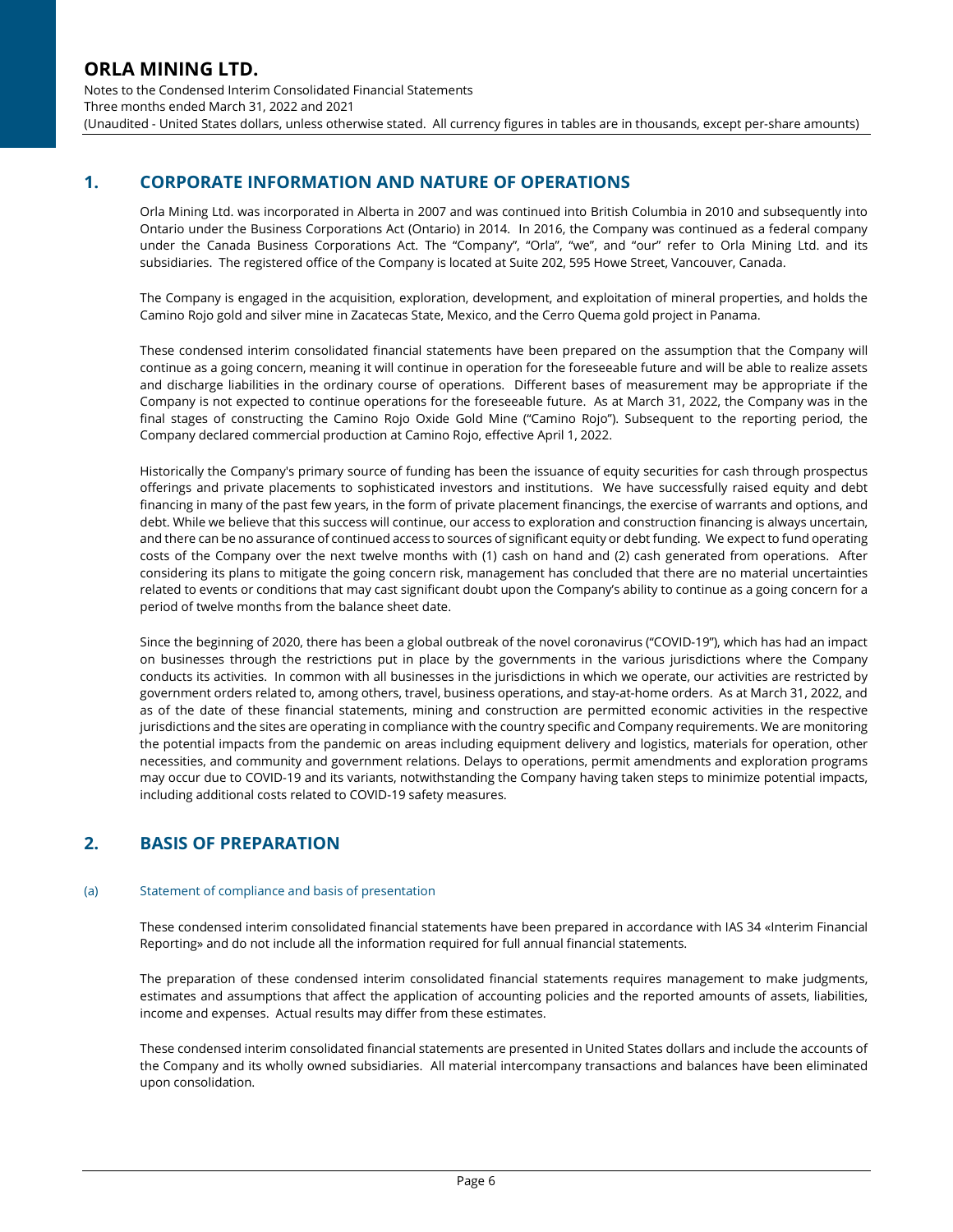Notes to the Condensed Interim Consolidated Financial Statements Three months ended March 31, 2022 and 2021 (Unaudited - United States dollars, unless otherwise stated. All currency figures in tables are in thousands, except per-share amounts)

## 3. SIGNIFICANT ACCOUNTING POLICIES

These condensed interim consolidated financial statements should be read in conjunction with the Company's audited consolidated financial statements as at and for the years ended December 31, 2021 and 2020.

We applied the same accounting policies in these condensed interim consolidated financial statements as those applied in the Company's audited consolidated financial statements as at and for the year ended December 31, 2021, except as noted herein. In preparing these condensed interim consolidated financial statements, the significant judgements we made in applying the Company's accounting policies and the key sources of estimation uncertainty were the same as those that applied to the audited consolidated financial statements as at and for the year ended December 31, 2021.

### (a) Change in functional currency

As a result of the continued advancement of Camino Rojo and the resulting changes in underlying transactions, events, and circumstances, we reassessed the functional currency of the Minera Camino Rojo SA de CV. We determined that the functional currency of Minera Camino Rojo SA de CV is the United States dollar. Consequently, the functional currency for this subsidiary changed from Mexican pesos to United States dollars effective January 1, 2022. This change in functional currency has been applied prospectively effective January 1, 2022.

## 4. INVENTORY

|                          | March 31,<br>2022 | December 31,<br>2021 |
|--------------------------|-------------------|----------------------|
| Current                  |                   |                      |
| Stockpiled ore           | \$<br>747         | \$<br>2,458          |
| In-process inventory     | 7,524             | 6,513                |
| Finished goods inventory | 954               |                      |
| Materials and supplies   | 1,404             | 686                  |
| Inventory - current      | \$<br>10,629      | \$<br>9,657          |
|                          |                   |                      |
| Long term                |                   |                      |
| Stockpiled ore           | 2,135             | 1,299                |
| Inventory - long term    | \$<br>2,135       | \$<br>1,299          |

Long term inventory consists of stockpiled ore that is not expected to be processed within 12 months.

## 5. RESTRICTED CASH

|                     | March 31,<br>2022 | December 31,<br>2021 |
|---------------------|-------------------|----------------------|
| Environmental bonds | 3,333             | 3,243                |
| Severance funds     | 300               | 297                  |
| Other               | 179               | 140                  |
|                     | 3,812             | 3,680                |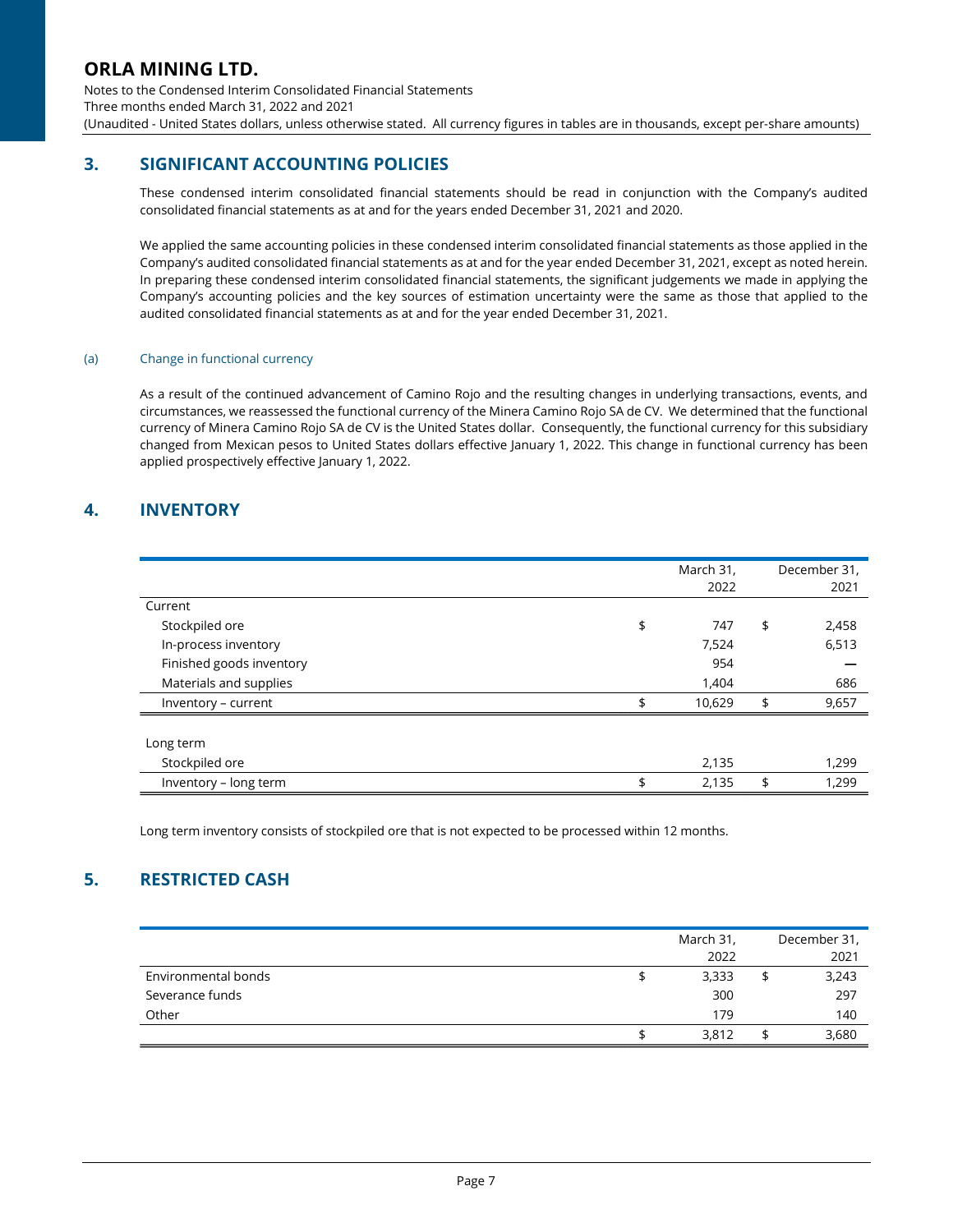Notes to the Condensed Interim Consolidated Financial Statements Three months ended March 31, 2022 and 2021 (Unaudited - United States dollars, unless otherwise stated. All currency figures in tables are in thousands, except per-share amounts)

## 6. VALUE ADDED TAXES RECOVERABLE

Our Mexican entities pay value added taxes (called "IVA" in Mexico) on certain goods and services we purchase.

Value added taxes paid in Mexico are fully recoverable. However, IVA recovery returns in Mexico are subject to complex filing requirements and detailed audit or review by the fiscal authorities. Consequently, the timing of receipt of refunds is uncertain. The Mexican tax authorities began issuing payments on these IVA claims to the Company in November 2021.

We have used judgement in classifying the current and non-current portions of our Mexican VAT receivables. Factors considered include the regularity of payments received since receiving the first payment, communication from the Mexican tax authorities with respect to specific claims and the expected length of time for refunds in accordance with Mexico's regulations.

Of the long term portion, approximately \$3.4 million (December 31, 2021 - \$3.4 million) is under dispute with the taxation authorities.

|                   | March 31, | December 31, |
|-------------------|-----------|--------------|
|                   | 2022      | 2021         |
| Current portion   | 19,022    | 16,776       |
| Long term portion | 4,707     | 7,444        |
|                   | 23,729    | 24,220       |

# 7. EQUIPMENT

|                                  | Machinery |                  | Computers   |             |           |              |             |
|----------------------------------|-----------|------------------|-------------|-------------|-----------|--------------|-------------|
|                                  |           |                  | and         | and         | Other     | Right of use |             |
|                                  |           | <b>Buildings</b> | equipment   | software    | assets    | assets       | Total       |
| Cost                             |           |                  |             |             |           |              |             |
| At January 1, 2021               | \$        |                  | \$<br>392   | \$<br>320   | \$<br>115 | \$<br>338    | \$<br>1,165 |
| Additions                        |           | 67               | 2,437       | 527         | 318       | 1,769        | 5,118       |
| Transfers from construction      |           |                  | 2,484       |             |           |              | 2,484       |
| Due to changes in exchange rates |           | (1)              | (75)        | (13)        | (6)       | 12           | (83)        |
| At December 31, 2021             | \$        | 66               | \$<br>5,238 | \$<br>834   | \$<br>427 | \$<br>2,119  | \$<br>8,684 |
| Additions                        |           | 17               | 626         | 255         | 33        | 189          | 1,120       |
| At March 31, 2022                | \$        | 83               | \$<br>5,864 | \$<br>1,089 | \$<br>460 | \$<br>2,308  | \$<br>9,804 |
|                                  |           |                  |             |             |           |              |             |
| <b>Accumulated depreciation</b>  |           |                  |             |             |           |              |             |
| At January 1, 2021               | \$        |                  | \$<br>235   | \$<br>133   | \$<br>29  | \$<br>58     | \$<br>455   |
| Depreciation                     |           | 6                | 115         | 86          | 41        | 352          | 600         |
| Due to changes in exchange rates |           |                  |             | (1)         |           | (5)          | (6)         |
| At December 31, 2021             | \$        | 6                | \$<br>350   | \$<br>218   | \$<br>70  | \$<br>405    | \$<br>1,049 |
| Depreciation                     |           | 2                | 133         | 49          | 18        | 173          | 375         |
| At March 31, 2022                | \$        | 8                | \$<br>483   | \$<br>267   | \$<br>88  | \$<br>578    | \$<br>1,424 |
|                                  |           |                  |             |             |           |              |             |
| Net book value                   |           |                  |             |             |           |              |             |
| At December 31, 2021             | \$        | 60               | \$<br>4,888 | \$<br>616   | \$<br>357 | \$<br>1,714  | \$<br>7,635 |
| At March 31, 2022                | \$        | 75               | \$<br>5,381 | \$<br>822   | \$<br>372 | \$<br>1,730  | \$<br>8,380 |

Other assets include office equipment and vehicles. Right of use assets include leases of mining equipment, vehicles and buildings.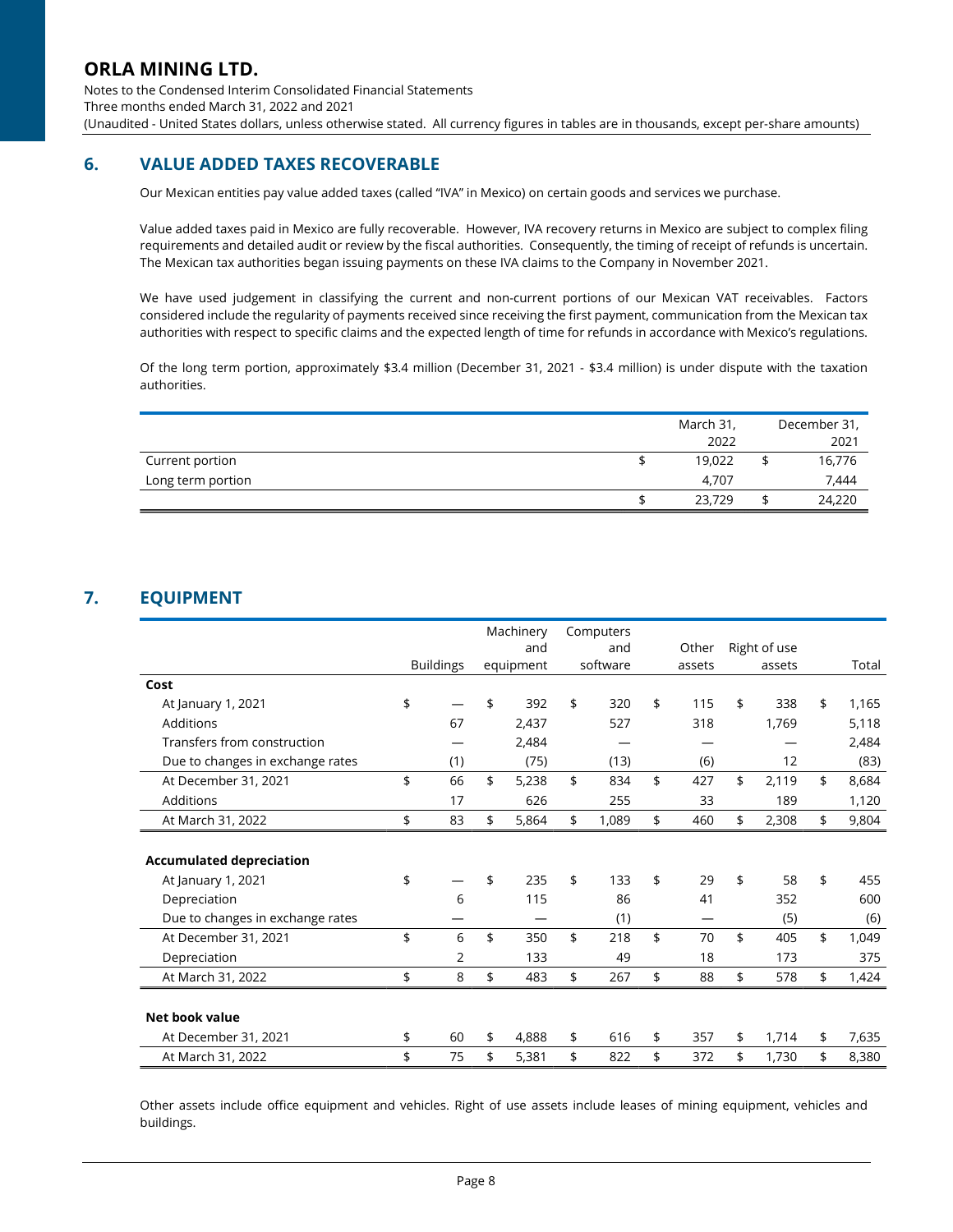Notes to the Condensed Interim Consolidated Financial Statements Three months ended March 31, 2022 and 2021 (Unaudited - United States dollars, unless otherwise stated. All currency figures in tables are in thousands, except per-share amounts)

## 8. MINERAL PROPERTIES AND RELATED CONSTRUCTION

### (a) Camino Rojo Project

The Camino Rojo Project lies 190 km NE of the city of Zacatecas, 48 km S-SW of the town of Concepcion del Oro, and 54 km S-SE of Newmont Corporation's ("Newmont") Peñasquito Mine.

In December 2020, we commenced construction of the oxide gold and silver mine and subsequent to the reporting period, on April 1, 2022, we declared commercial production at Camino Rojo.

### (i) Initial acquisition

In November 2017, we acquired the Camino Rojo Project, a gold and silver oxide heap leach project located in Zacatecas State, Mexico, from Goldcorp Inc. (now, Newmont Corporation). A 2% net smelter return royalty (the "Royalty") on the sale of all metal production from the oxide material at Camino Rojo is payable.

The Company and Newmont also entered into an option agreement regarding the potential development of sulphide operations at Camino Rojo. Pursuant to the option agreement, Newmont will, subject to the applicable sulphide project meeting certain thresholds, have an option to acquire a 60% or 70% interest in the applicable sulphide project ("Sulphide Option"). The Royalty excludes revenue on the sale of metals produced from a sulphide project. However, should Newmont decide not to elect to acquire an interest in an applicable sulphide project, Newmont would be entitled to a 2% net smelter return royalty on metals produced from the sulphide material.

In common with all mining companies in Mexico, Camino Rojo is subject to a Special Mining Duty of 7.5% of taxable mining profits and an Extraordinary Mining Duty of 0.5% of revenues from precious metals. The Special Mining Duty is included in Current income tax expense, and the Extraordinary Mining Duty is included in Cost of sales.

#### (ii) Layback Area

In February 2021, the Company completed a Layback Agreement with Fresnillo plc ("Fresnillo") and certain of its subsidiaries, pursuant to which (a) the Company agreed to pay Fresnillo total cash consideration of US\$62.8 million in staged payments until December 2023 (note 14) and (b) allows Orla to expand the Camino Rojo mine oxide pit onto part of Fresnillo's mineral concession located immediately north of Orla's property.

The following table summarizes the initial cost capitalized at closing:

| <b>Consideration comprised:</b>                   |        |
|---------------------------------------------------|--------|
| Cash paid                                         | 25,000 |
| Fair value of future cash consideration (note 14) | 37,800 |
|                                                   | 62,800 |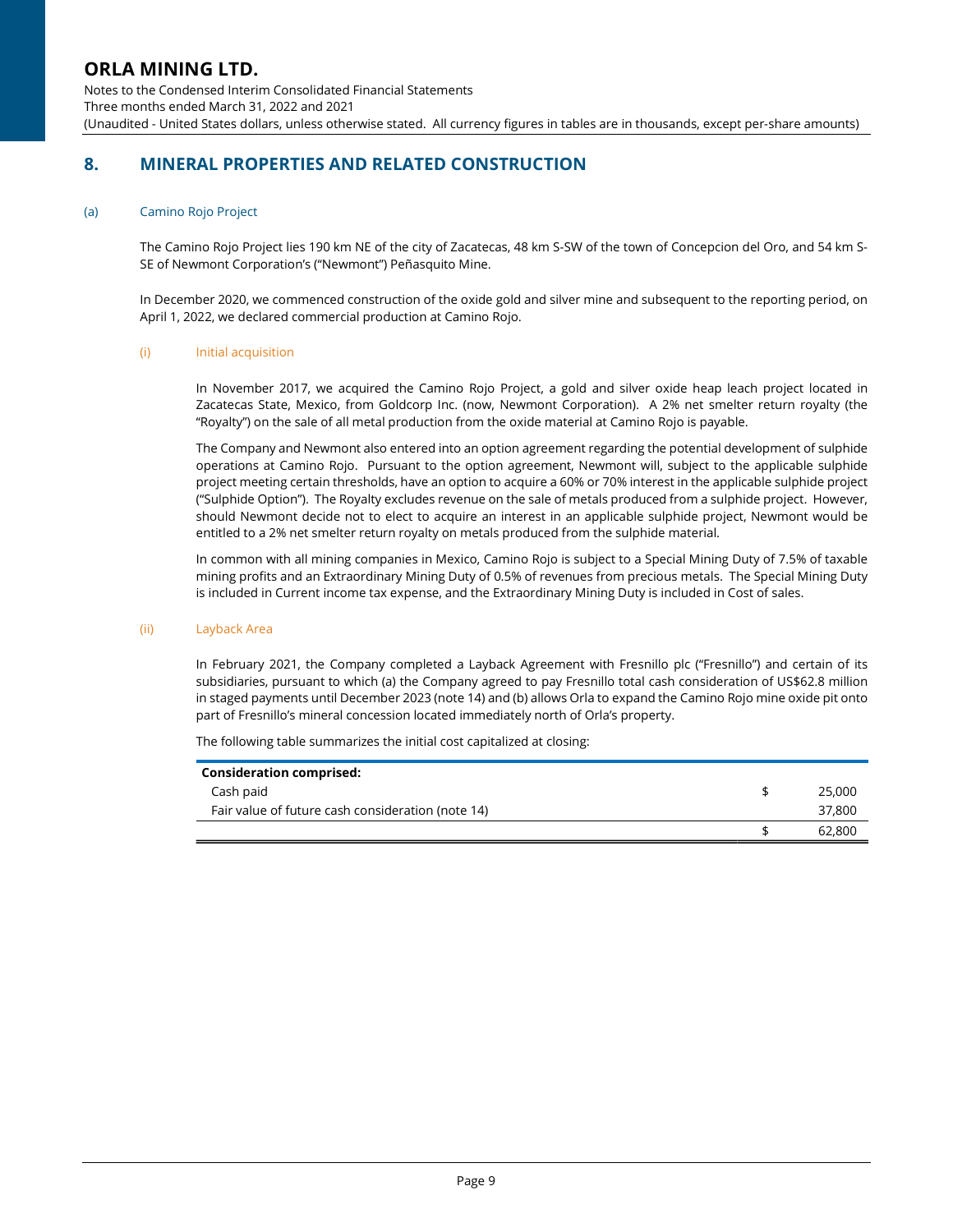Notes to the Condensed Interim Consolidated Financial Statements Three months ended March 31, 2022 and 2021 (Unaudited - United States dollars, unless otherwise stated. All currency figures in tables are in thousands, except per-share amounts)

### (b) Development and Construction

|                                            | At historical cost    |    |                                        |    |                             |    |                            |    |                                                      |                   |
|--------------------------------------------|-----------------------|----|----------------------------------------|----|-----------------------------|----|----------------------------|----|------------------------------------------------------|-------------------|
|                                            | Mineral<br>properties |    | Deposits to<br>construction<br>vendors |    | Construction<br>in progress |    | Other costs<br>capitalized |    | Accumulated<br>foreign<br>exchange on<br>translation | Carrying<br>value |
| At December 31, 2021                       | \$102,072             | \$ | 1,658                                  | \$ | 96,721                      | \$ | 19,456                     | \$ | (6, 158)                                             | \$213,749         |
| Additions                                  |                       |    |                                        |    | 5,643                       |    |                            |    |                                                      | 5,643             |
| Transfers within categories                |                       |    | (1,589)                                |    | 1,589                       |    |                            |    |                                                      |                   |
| Borrowing costs capitalized (note 8(c))    |                       |    |                                        |    |                             |    | 4,085                      |    |                                                      | 4,085             |
| Change in site closure provision (note 16) |                       |    |                                        |    |                             |    | (238)                      |    |                                                      | (238)             |
| At March 31, 2022                          | \$102,072             | \$ | 69                                     | \$ | 103,953                     |    | 23,303                     |    | (6, 158)                                             | 223,239           |

#### (c) Borrowing costs capitalized

|                                                      | Three months ended March 31 |  |       |  |  |  |
|------------------------------------------------------|-----------------------------|--|-------|--|--|--|
|                                                      | 2022                        |  | 2021  |  |  |  |
| Borrowing costs – Camino Rojo project Ioan (note 12) | 3.612                       |  | 2,164 |  |  |  |
| Borrowing costs – Fresnillo obligation (note 14)     | 473                         |  | 208   |  |  |  |
| Interest earned on borrowed funds                    |                             |  | (47)  |  |  |  |
|                                                      | 4.085                       |  | 2.325 |  |  |  |

### 9. EXPLORATION AND EVALUATION PROPERTIES

The Company's exploration and evaluation properties consist of the Cerro Quema Project in Panama, and the Monitor Gold Project in Nevada, United States.

|                                            | Cerro<br>Ouema | Monitor<br>Gold | Total  |
|--------------------------------------------|----------------|-----------------|--------|
| <b>Acquisition costs</b>                   |                |                 |        |
| At December 31, 2021 and at March 31, 2022 | 82.429         | 314             | 82,743 |

#### (a) Cerro Quema Project

The Cerro Quema Project is located on the Azuero Peninsula in Los Santos Province, Panama. The project is at the exploration and development stage for a proposed open pit mine with process by heap leaching. We own the mineral rights as well as the surface rights over the current mineral resource areas, proposed mine development areas, and priority drill target areas.

The original 20-year terms for the exploitation concessions expired in February and March of 2017. The Company has applied for the prescribed ten-year extension to these concessions as it is entitled to under Panamanian mineral law. In March 2017, the Ministry of Commerce and Industry provided written confirmation to the Company that the extension applications had been received and that exploration work could continue while the Company awaits renewal of the concessions. As of the date of these financial statements, final concession renewals have not been received and are still under review. In the absence of such renewals, construction or development activities of the Cerro Quema Project cannot proceed. However, we continue to receive ongoing drilling, water use, environmental and other permits, and have paid concession taxes, and issued the annual reports in the normal course.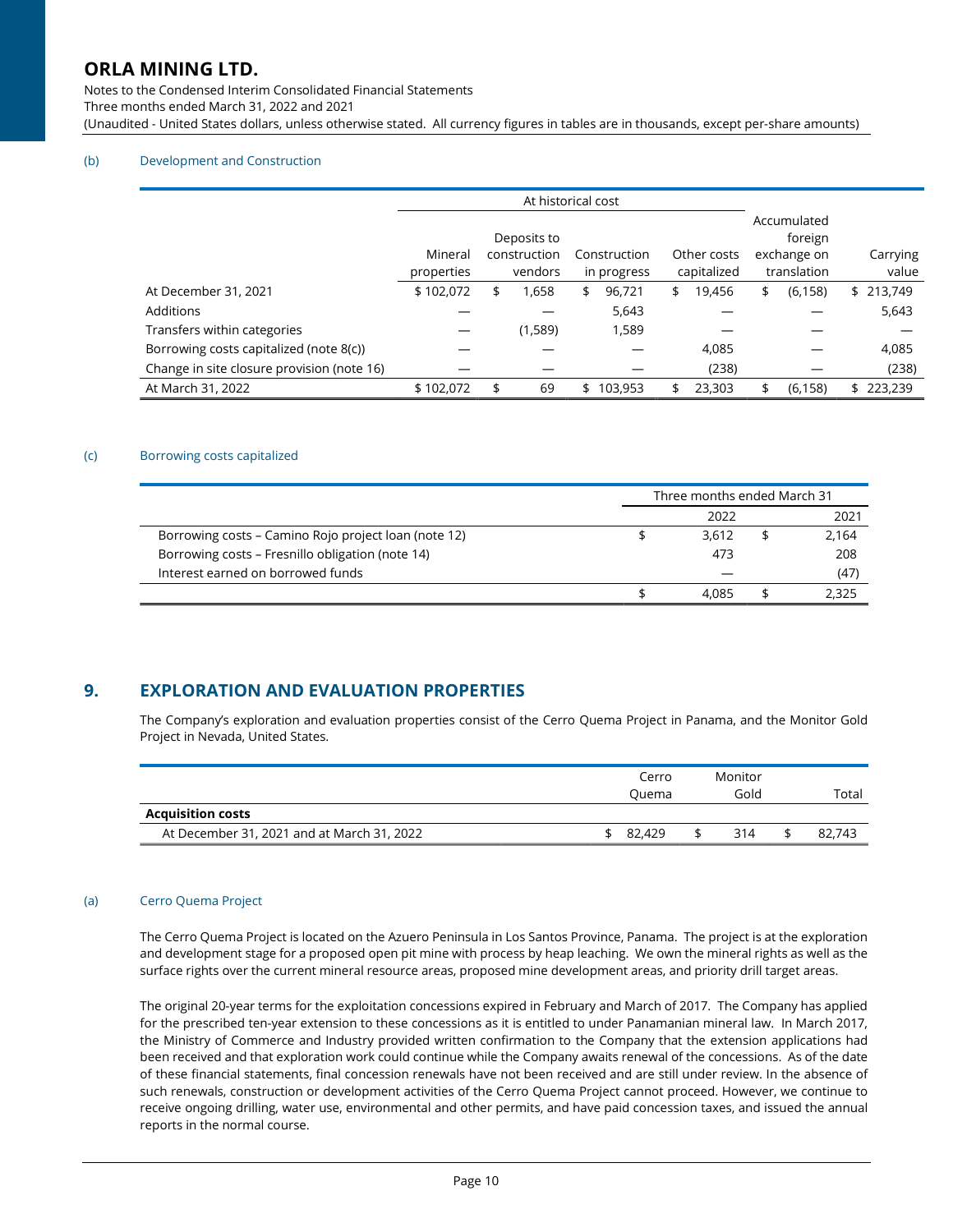Notes to the Condensed Interim Consolidated Financial Statements Three months ended March 31, 2022 and 2021 (Unaudited - United States dollars, unless otherwise stated. All currency figures in tables are in thousands, except per-share amounts)

The Company published the results of a Pre-Feasibility Study on the Cerro Quema Project entitled "Project Pre-Feasibility Updated NI 43-101 Technical Report on the Cerro Quema Project Province of Los Santos, Panama" dated January 18, 2022.

#### (b) Monitor Gold Project

The Monitor Gold Project consists of three separate option agreements consisting of 491 claims covering 3,891 hectares in Nye County, Nevada, USA.

In 2021, the payments required under the option agreements consisted of \$150,000 in share issuance (issued), \$60,000 in advance royalty payments (paid), and \$125,000 in work commitment (completed), all of which requirements were met by the Company. In 2022, the payments required under the option agreements consist of \$80,000 in advance royalty payments (paid), and \$175,000 in work commitments (completed in prior years). To maintain the option agreements in good standing, minimum payments and work commitments are required each year until 2038.

## 10. TRADE AND OTHER PAYABLES

|                                                | March 31,<br>2022 | December 31,<br>2021 |
|------------------------------------------------|-------------------|----------------------|
| Trade payables                                 | \$<br>3,096       | \$<br>5,966          |
| Royalties payable                              | 1,007             | 113                  |
| Payroll related liabilities                    | 963               | 339                  |
| Current portion of lease obligations (note 15) | 419               | 372                  |
| Other                                          | 838               | 26                   |
|                                                | 6,323             | 6,816                |

## 11. ACCRUED LIABILITIES

|                                                           | March 31,<br>2022 | December 31,<br>2021 |
|-----------------------------------------------------------|-------------------|----------------------|
| Current                                                   |                   |                      |
| Accruals related to operating and construction activities | \$<br>5,514       | 2,045                |
| Land and water fees                                       | 1,848             | 1,795                |
| Payroll related                                           | 2,556             | 1,244                |
| Current portion of site closure provisions (note 16)      | 90                |                      |
| Others                                                    | 309               | 575                  |
| Accrued liabilities - current                             | \$<br>10,317      | \$<br>5,659          |
|                                                           |                   |                      |
| Long term                                                 |                   |                      |
| Payroll related                                           | \$<br>189         | \$<br>161            |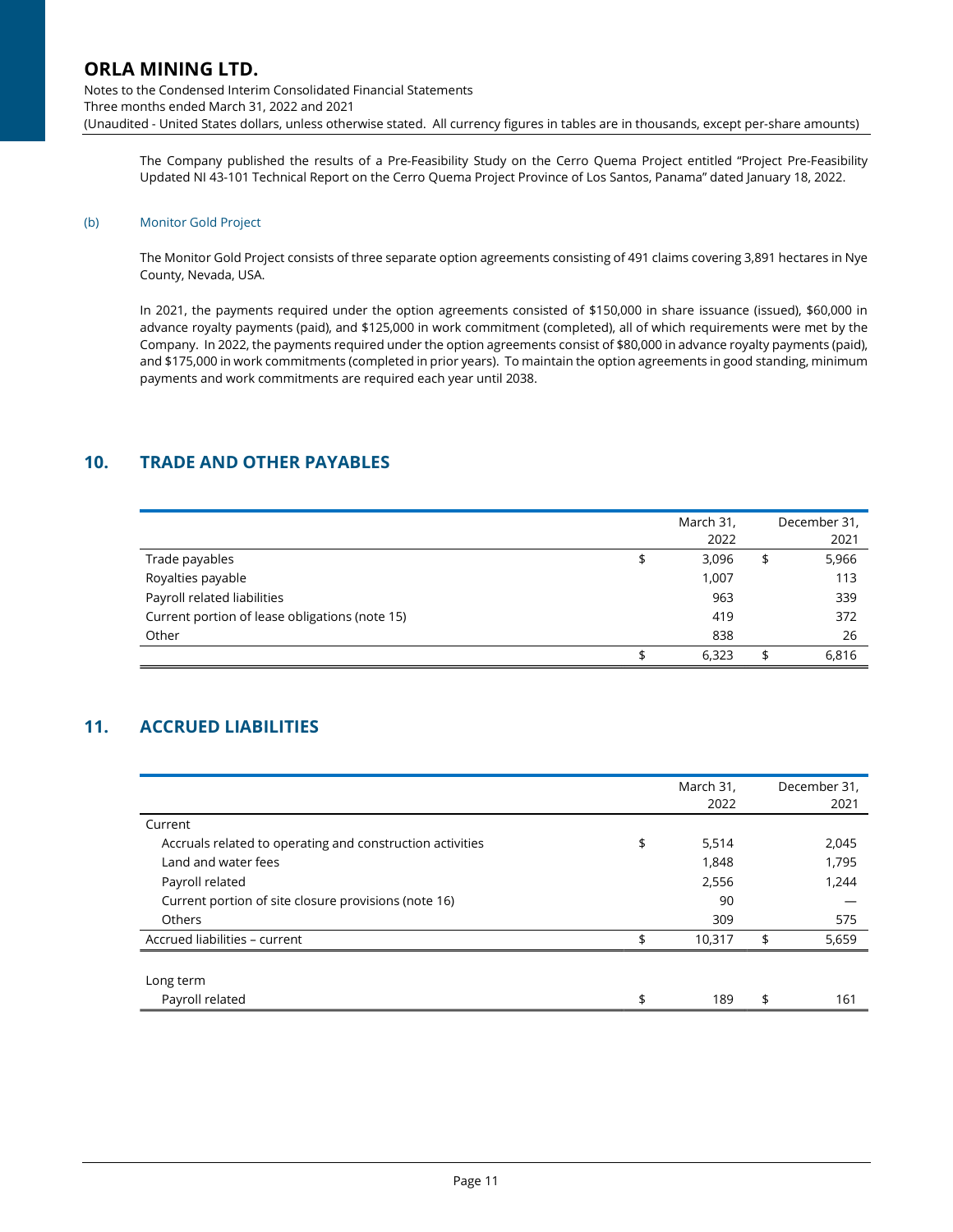Notes to the Condensed Interim Consolidated Financial Statements Three months ended March 31, 2022 and 2021 (Unaudited - United States dollars, unless otherwise stated. All currency figures in tables are in thousands, except per-share amounts)

## 12. CAMINO ROJO PROJECT LOAN

In December 2019, the Company entered into a loan agreement with Trinity Capital Partners Corporation ("Trinity Capital") and certain other lenders with respect to a credit debt facility of \$125 million for the development of Camino Rojo (the "Project Loan").

The Project Loan provided a total of \$125 million to the Company, available in three tranches, to be used for the development of Camino Rojo, funding a portion of the Layback Agreement (note 8(a)), and normal course corporate purposes. The Company drew down \$25 million in December 2019, \$50 million in October 2020, and \$50 million in April 2021.

The Project Loan was denominated in US dollars, and bore interest at 8.8% per annum, payable quarterly, and was secured by all the assets of Camino Rojo and the fixed assets of the Cerro Quema Project. The principal amount was due upon maturity at December 18, 2024.

Upon draw down of the first tranche, in December 2019, the Company issued 32.5 million common share purchase warrants (with an exercise price of C\$3.00 per warrant and expiry date of December 18, 2026) to the lenders in connection with the closing. Including these warrants, a total of \$12,039,000 was considered transaction costs and was charged against the carrying value of the Project Loan.

On December 1, 2020, we commenced capitalizing the interest on this loan to "mineral properties and related construction". During the three months ended March, 2022, we capitalized \$3.6 million (Year ended December 31, 2021 – \$12.4 million) (note 8(c)).

|                                                      | Loan<br>advances |      | Interest and<br>accretion | Transaction<br>costs | Net           |
|------------------------------------------------------|------------------|------|---------------------------|----------------------|---------------|
| At December 31, 2021                                 | \$<br>125,000    | - \$ | $\qquad \qquad -$         | \$<br>(11,740)       | \$<br>113,260 |
| Accretion during the period, capitalized (note 8(c)) |                  |      | 2,764                     | 848                  | 3,612         |
| Cash interest paid                                   |                  |      | (2,764)                   |                      | (2,764)       |
| Foreign exchange                                     |                  |      |                           | (164)                | (164)         |
| At March 31, 2022                                    | \$<br>125,000 \$ |      | $\overline{\phantom{0}}$  | (11,056)             | \$<br>113,944 |

Subsequent to the reporting period, on April 28, 2022, the Company entered into a Credit Facility (note 31(a)) and used a portion of the proceeds of the Credit Facility to repay the Camino Rojo project loan in full. The remaining unamortized transaction costs (totalling approximately \$10.7 million) will be expensed in the second quarter of 2022.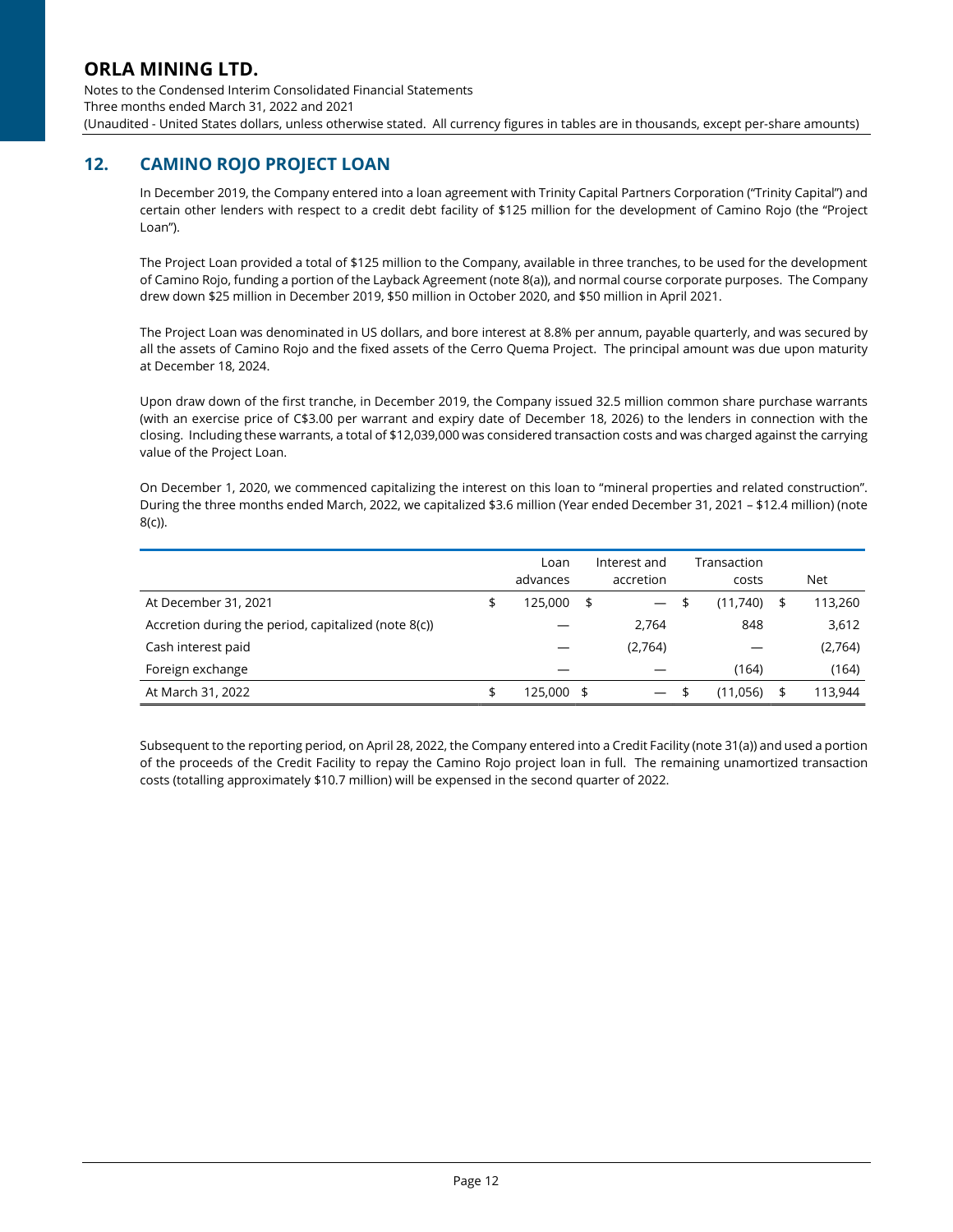Notes to the Condensed Interim Consolidated Financial Statements Three months ended March 31, 2022 and 2021 (Unaudited - United States dollars, unless otherwise stated. All currency figures in tables are in thousands, except per-share amounts)

## 13. NEWMONT LOAN

As part of the Company's acquisition of the Camino Rojo project from Newmont, Newmont agreed to provide interest-free loans to the Company for all the annual landholding costs on Camino Rojo from November 7, 2017, until December 31, 2019. The loans are to be repaid upon declaration of commencement of commercial production of a heap leach operation at Camino Rojo. To the date of these financial statements, approximately 219 million Mexican pesos (approximately \$11.0 million) had been advanced by Newmont under this agreement. No further advances in respect of this loan are expected.

Because the loan is non-interest bearing, for accounting purposes at the date of each advance, we discounted the expected payments using a risk-adjusted discount rate and an estimated repayment date.

|                             | Mexican pesos<br>(thousands) | Mexican pesos<br>(thousands) | US dollars<br>(thousands) |
|-----------------------------|------------------------------|------------------------------|---------------------------|
|                             | Undiscounted                 | Discounted                   |                           |
| At December 31, 2021        | 219,466                      | 211.881<br>\$                | 10,293                    |
| Accretion during the period |                              | 7,585                        | 366                       |
| Foreign exchange            |                              |                              | 317                       |
| At March 31, 2022           | 219,466                      | 219,466                      | 10.976                    |

Subsequent to the reporting period, on May 6, 2022, we repaid this loan in full.

## 14. FRESNILLO OBLIGATION

Pursuant to the terms of the Layback Agreement (note 8(a)(ii)), we agreed to pay Fresnillo total cash consideration of US\$62.8 million through a staged payment schedule:

- i. US\$25 million upon closing of the transaction (paid February 22, 2021);
- ii. US\$15 million on December 1, 2022; and
- iii. US\$22.8 million on December 1, 2023

The amounts payable bear interest at 5% per annum, payable quarterly. To March 31, 2022, we capitalized the interest on this loan to "Mineral properties and related construction". During the three months ended March 31, 2022, we capitalized \$0.5 million (three months ended March 31, 2021 – \$0.2 million) (note 8(c)).

|                                                      | Total        |
|------------------------------------------------------|--------------|
| At December 31, 2021                                 | \$<br>37,800 |
| Accretion during the period, capitalized (note 8(c)) | 473          |
| Cash interest paid                                   | (473)        |
| At March 31, 2022                                    | \$<br>37,800 |
|                                                      |              |
| Current                                              | 15,000       |
| Non-current                                          | 22,800       |
|                                                      | \$<br>37,800 |

## 15. LEASE OBLIGATIONS

The Company has lease contracts for mining equipment, vehicles and buildings. Leases of mining equipment have lease terms of five years, while vehicles and buildings generally have lease terms between three and five years.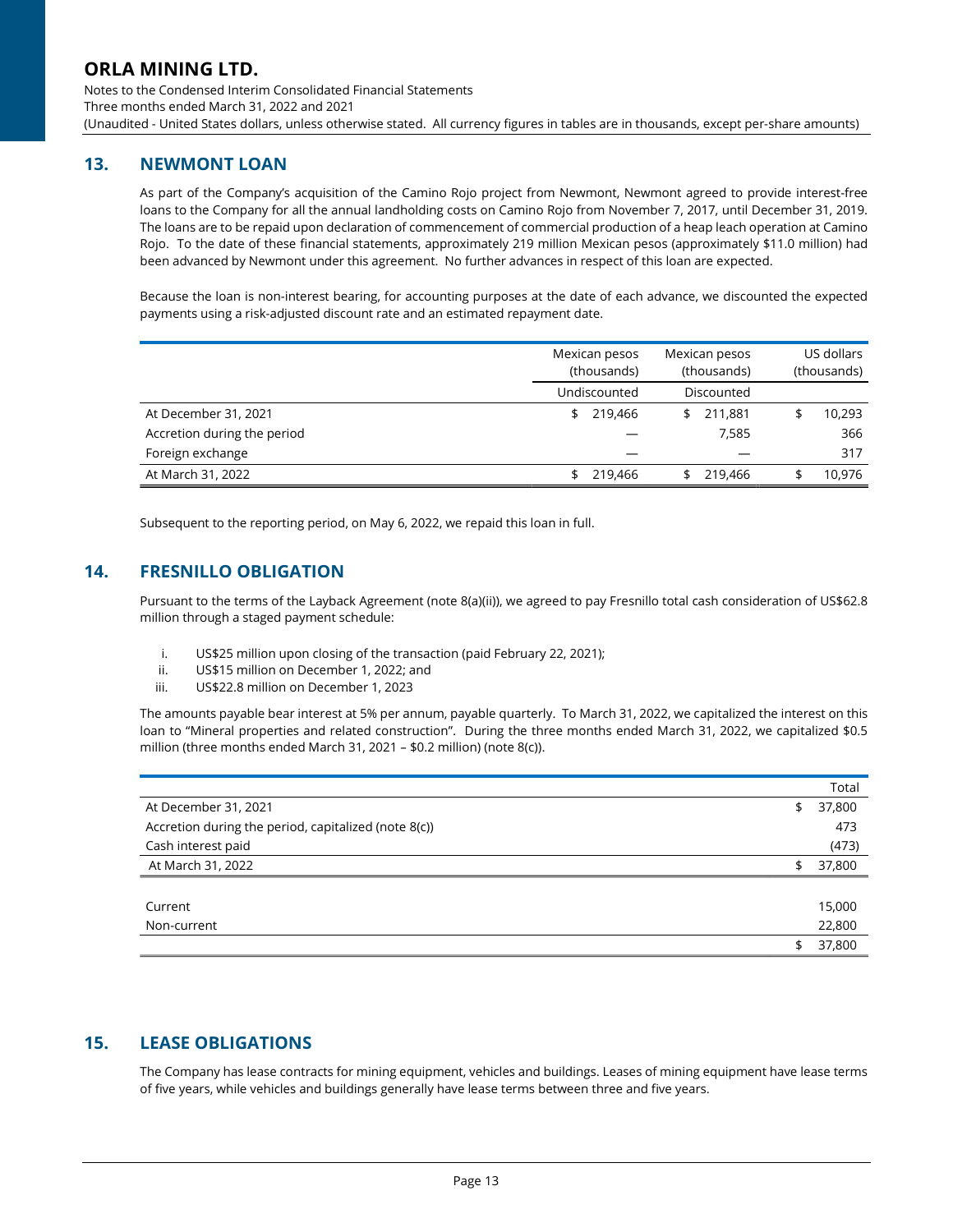Notes to the Condensed Interim Consolidated Financial Statements Three months ended March 31, 2022 and 2021 (Unaudited - United States dollars, unless otherwise stated. All currency figures in tables are in thousands, except per-share amounts)

In July 2021, we entered into a new lease agreement for the use of mining equipment in relation to contract mining at Camino Rojo for a period of five years. The Company makes fixed payments and additional variable lease payments depending on the usage of the assets during the contract period. On commencement of the lease, the Company recognized a \$0.9 million rightof-use asset and a \$0.5 million lease liability. During the three months ended March 31, 2022, we made variable lease payments totalling \$2.8 million (March 31, 2021 – \$nil) based on the usage of the mining equipment. We have elected not to separate the lease component from the non-lease component.

### (a) Lease liabilities

|                                  | March 31,<br>2022 | December 31,<br>2021 |
|----------------------------------|-------------------|----------------------|
| Beginning of year                | \$<br>1,401       | \$<br>273            |
| Additions                        | 187               | 1,769                |
| Interest expense                 | 13                | 32                   |
| Lease payments                   | (145)             | (681)                |
| Due to changes in exchange rates | 39                | 8                    |
| End of period                    | \$<br>1,495       | \$<br>1,401          |
|                                  |                   |                      |
| Current                          | \$<br>419         | \$<br>372            |
| Non-current                      | 1,076             | 1,029                |
|                                  | \$<br>1,495       | \$<br>1,401          |

#### (b) Lease expenses recognized

|                                                                              | Three months ended March 31 |      |
|------------------------------------------------------------------------------|-----------------------------|------|
|                                                                              | 2022                        | 2021 |
| Interest on lease liabilities                                                |                             |      |
| Variable lease payments not included in the measurement of lease liabilities | 2.872                       | 18   |
| Expenses relating to short-term leases                                       | b                           | 28   |
| Expenses relating to leases of low-value assets, excluding short-term leases | 27                          | 43   |
|                                                                              | 2.918                       | 96   |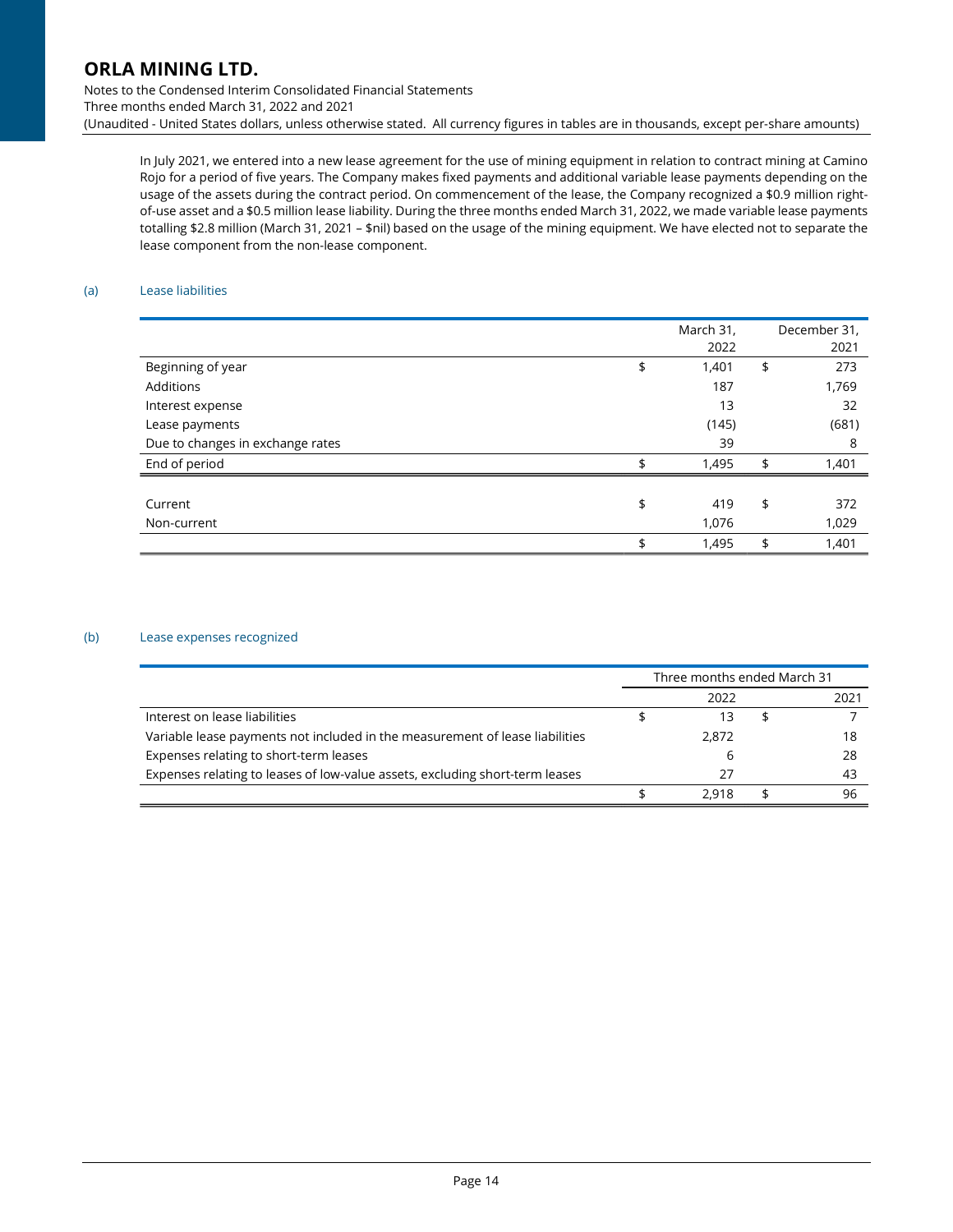Notes to the Condensed Interim Consolidated Financial Statements Three months ended March 31, 2022 and 2021 (Unaudited - United States dollars, unless otherwise stated. All currency figures in tables are in thousands, except per-share amounts)

# 16. SITE CLOSURE PROVISIONS

|                                                                  | Cerro Quema |             |    |         |             |
|------------------------------------------------------------------|-------------|-------------|----|---------|-------------|
|                                                                  |             | Camino Rojo |    | Project | Total       |
| At December 31, 2021                                             | \$          | 5,117       | \$ | 343     | \$<br>5,460 |
| Change in estimated cash flows resulting from current activities |             | (238)       |    |         | (238)       |
| Accretion during the period                                      |             | 113         |    |         | 113         |
| Foreign exchange                                                 |             | 151         |    |         | 151         |
| At March 31, 2022                                                | ፍ           | 5,143       | \$ | 343     | \$<br>5,486 |
|                                                                  |             |             |    |         |             |
| Current (note 11)                                                | \$          | 90          | \$ |         | \$<br>90    |
| Non-current                                                      |             | 5,053       |    | 343     | 5,396       |
|                                                                  | \$          | 5,143       | \$ | 343     | \$<br>5,486 |

|                                       |              | Cerro Quema |
|---------------------------------------|--------------|-------------|
| Three months ended March 31, 2022     | Camino Rojo  | Project     |
| Estimated settlement dates            | 2029 to 2041 | 2023        |
| Undiscounted risk-adjusted cash flows | \$ 6,791     | \$343       |
| Inflation rate                        | 5.0%         |             |
| Discount rate                         | 8.7%         |             |

### 17. REVENUE

Camino Rojo was under construction during the three months ended March 31, 2022. We chose to early adopt the amendments in IFRS 16 "Property, Plant, and Equipment" during the year ended December 31, 2021, pursuant to which proceeds from metal sales occurring before the mine comes in commercial production and is available for use should be recognized in profit or loss, together with the costs of producing those items. We measured the costs of producing this metal, while the mine was under construction, in accordance with IAS 2 "Inventories".

Revenue by significant product type:

|          |   | Three months ended<br>March 31 |      |  |
|----------|---|--------------------------------|------|--|
|          |   | 2022                           | 2021 |  |
| Gold     | đ | 39,426                         | \$   |  |
| Silver   |   | 219                            |      |  |
| Subtotal |   | 39,645                         |      |  |
| Refining |   | (240)                          |      |  |
|          |   | 39,405                         | ℶ    |  |

Revenue recognized during the three months ended March 31, 2022 is from one external customer.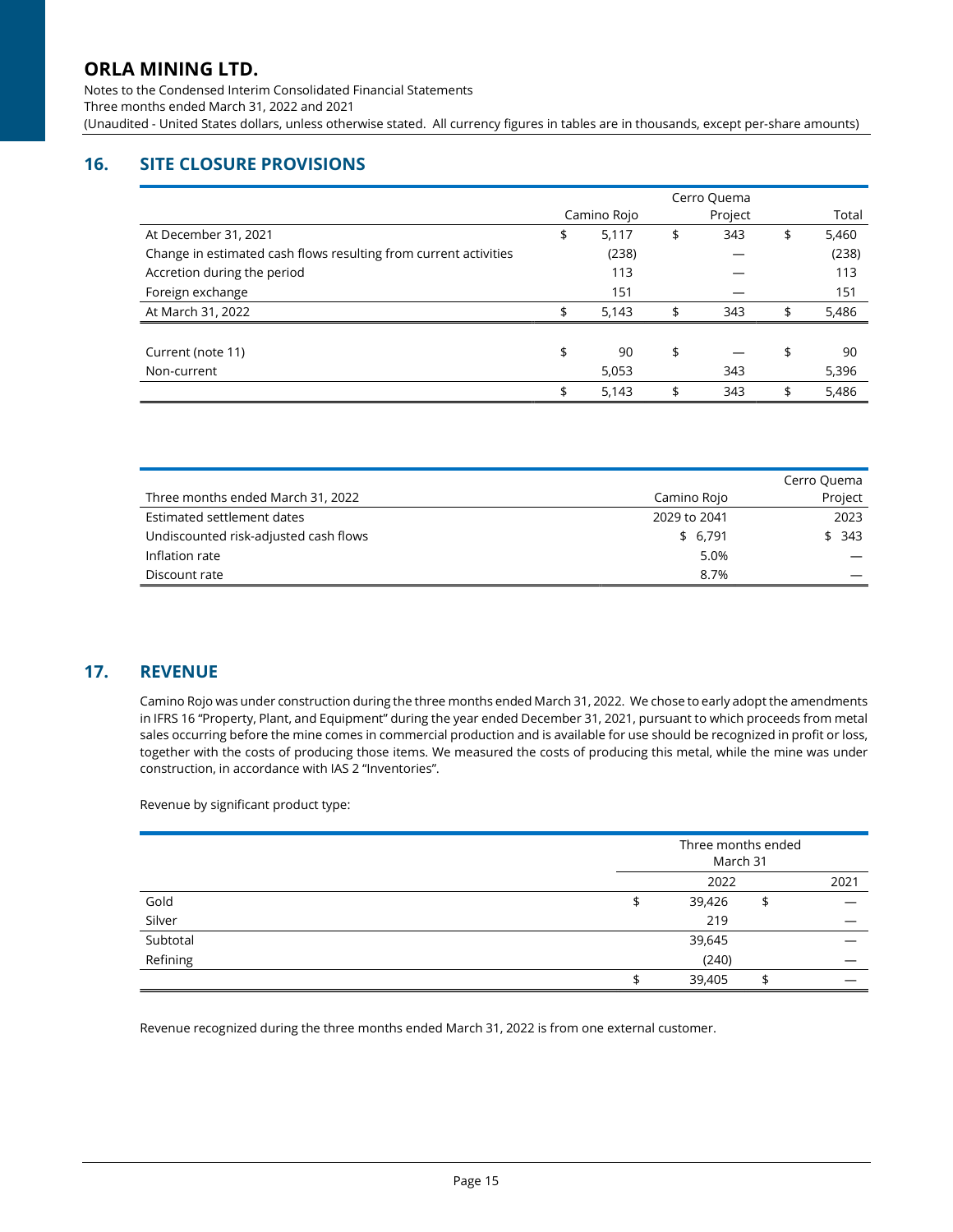Notes to the Condensed Interim Consolidated Financial Statements Three months ended March 31, 2022 and 2021 (Unaudited - United States dollars, unless otherwise stated. All currency figures in tables are in thousands, except per-share amounts)

# 18. GENERAL AND ADMINISTRATIVE EXPENSES

|                               | Three months ended<br>March 31 |             |
|-------------------------------|--------------------------------|-------------|
|                               | 2022                           | 2021        |
| Office and administrative     | 633                            | \$<br>509   |
| Professional fees             | 450                            | 502         |
| Regulatory and transfer agent | 198                            | 204         |
| Salaries and benefits         | 1,662                          | 593         |
|                               | 2,943                          | \$<br>1,808 |

## 19. EXPLORATION AND EVALUATION EXPENSES

|                      | Three months ended<br>March 31 |             |
|----------------------|--------------------------------|-------------|
|                      | 2022                           | 2021        |
| Camino Rojo Project  | 1,505                          | \$<br>2,744 |
| Cerro Quema Project  | 727                            | 1,918       |
| Monitor Gold Project | 83                             | 237         |
| Other                | 151                            | 12          |
|                      | 2,466                          | 4.911       |

# 20. INTEREST AND FINANCE COSTS

|                                                | Three months ended<br>March 31 |    |      |
|------------------------------------------------|--------------------------------|----|------|
|                                                | 2022                           |    | 2021 |
| Accretion of Newmont loan (note 13)            | 366                            | \$ | 328  |
| Accretion of site closure provisions (note 16) | 113                            |    |      |
| Interest expense on leases (note 15)           | 13                             |    |      |
| Interest income                                | (16)                           |    | (20) |
| Interest received on IVA refunds               | (152)                          |    |      |
| Other                                          |                                |    |      |
|                                                | 325                            |    | 315  |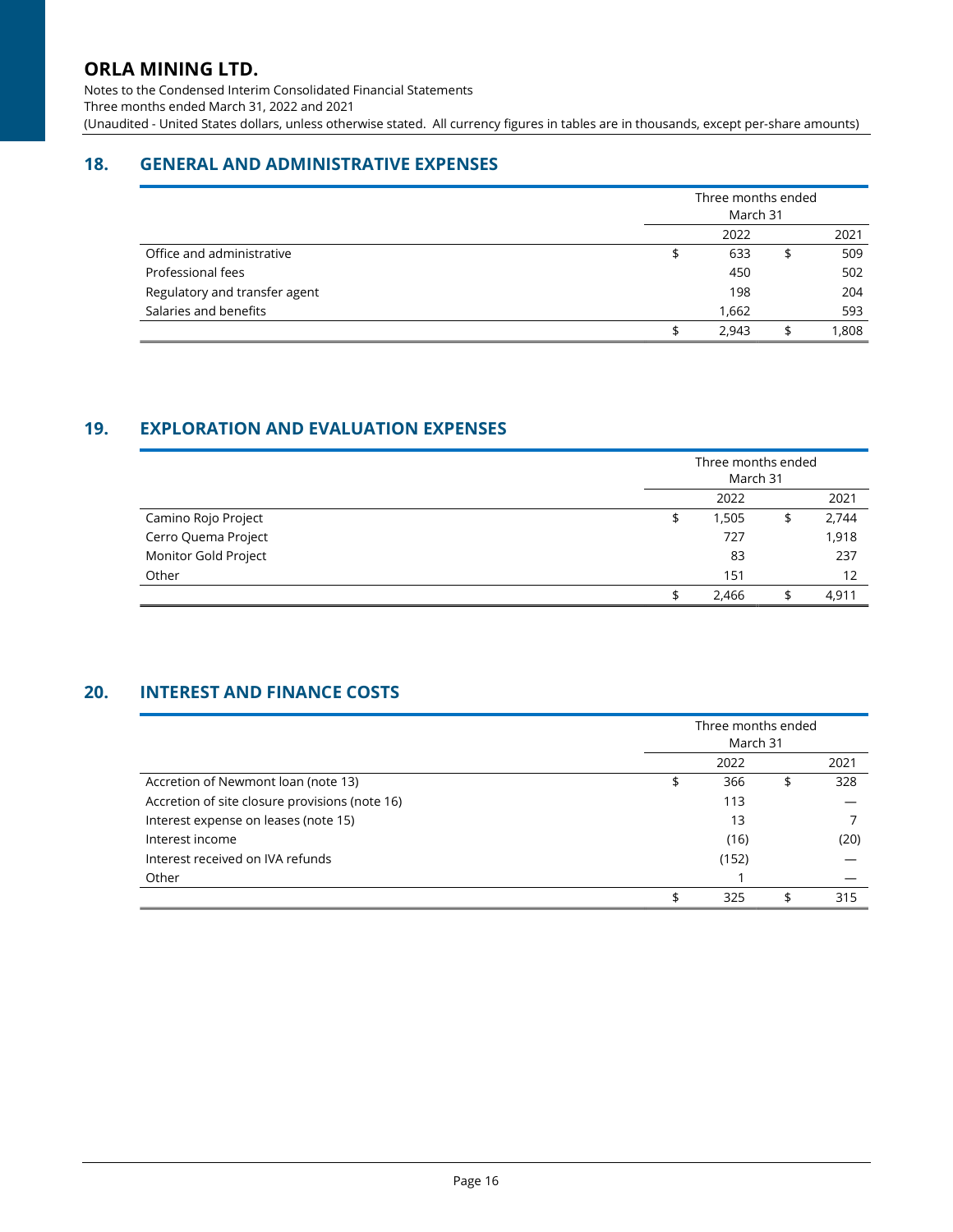Notes to the Condensed Interim Consolidated Financial Statements Three months ended March 31, 2022 and 2021 (Unaudited - United States dollars, unless otherwise stated. All currency figures in tables are in thousands, except per-share amounts)

# 21. OTHER

|                                                                |      | Three months ended<br>March 31 |  |       |
|----------------------------------------------------------------|------|--------------------------------|--|-------|
|                                                                | 2022 |                                |  | 2021  |
| Modification gains arising from changes in estimates (note 13) |      |                                |  | 220   |
| Withholding taxes paid                                         |      | (244)                          |  |       |
| Other                                                          |      |                                |  | (113) |
|                                                                |      | (241)                          |  | 107   |

### 22. EARNINGS (LOSS) PER SHARE

Earnings (loss) per share has been calculated using the weighted average number of common shares outstanding for the three months ended March 31, 2022 and 2021 as follows:

### (a) Basic

|                                                             |      | Three months ended<br>March 31 |  |           |
|-------------------------------------------------------------|------|--------------------------------|--|-----------|
|                                                             | 2022 |                                |  | 2021      |
| Income (loss) for the period                                |      | 18.782                         |  | (10, 807) |
| Weighted average number of common shares issued (thousands) |      | 247.762                        |  | 234,024   |
| Basic earnings (loss) per share                             | 0.08 |                                |  | (0.05)    |

### (b) Diluted

|                                                                                                              | Three months ended<br>March 31 |         |    |           |
|--------------------------------------------------------------------------------------------------------------|--------------------------------|---------|----|-----------|
|                                                                                                              |                                | 2022    |    | 2021      |
| Income (loss) for the period                                                                                 | \$                             | 18,782  | \$ | (10, 807) |
| Weighted average number of common shares issued (thousands)<br>Weighted average shares dilution adjustments: |                                | 247,762 |    | 234,024   |
| Warrants                                                                                                     |                                | 18,665  |    |           |
| Options                                                                                                      |                                | 6,214   |    |           |
| <b>RSUs</b>                                                                                                  |                                | 593     |    |           |
| <b>DSUs</b>                                                                                                  |                                | 712     |    |           |
| Bonus shares                                                                                                 |                                | 500     |    |           |
| Weighted average number of ordinary shares for diluted earnings (loss) per share                             |                                | 274,446 |    | 234.024   |
| Diluted earnings (loss) per share                                                                            | \$                             | 0.07    | \$ | (0.05)    |

Potential ordinary shares are not included in the calculation of diluted loss per share for the three months ended March 31, 2021 because their effect would be anti-dilutive.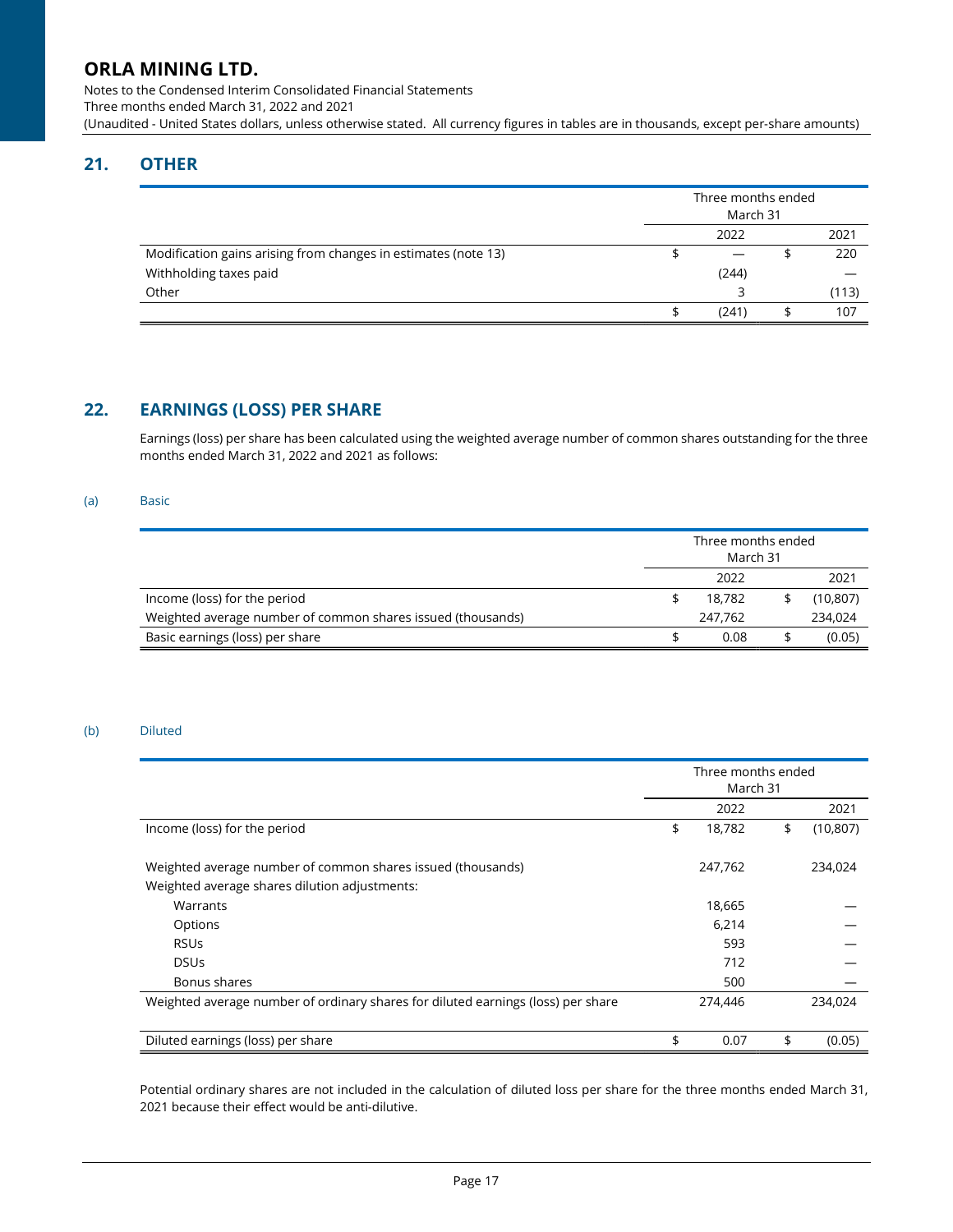Notes to the Condensed Interim Consolidated Financial Statements Three months ended March 31, 2022 and 2021 (Unaudited - United States dollars, unless otherwise stated. All currency figures in tables are in thousands, except per-share amounts)

# 23. SHARE CAPITAL

#### (a) Authorized share capital

The Company's authorized share capital consists of an unlimited number of common shares without par value and an unlimited number of preferred shares without par value.

### (b) Warrants

The following summarizes information about the number of warrants outstanding during the period

|                                 | Exercise     | December 31 |      |           |      |     |         |     | March 31   |
|---------------------------------|--------------|-------------|------|-----------|------|-----|---------|-----|------------|
| Expiry date                     | price        | 2021        |      | Exercised |      |     | Expired |     | 2022       |
| June 12, 2022                   | 1.65<br>C\$. | 4.742.500   |      | (100,000) |      |     |         |     | 4,642,500  |
| November 7, 2022                | 1.40<br>′\$  | 3,000,000   |      |           |      |     |         |     | 3,000,000  |
| December 18, 2026               | 3.00<br>C\$. | 32,500,000  |      | (195,000) |      |     |         |     | 32,305,000 |
| Total number of warrants        |              | 40.242.500  |      | (295,000) |      |     |         |     | 39,947,500 |
|                                 |              |             |      |           |      |     |         |     |            |
| Weighted average exercise price |              | C\$         | 2.72 | C\$       | 2.54 | C\$ |         | C\$ | 2.72       |

Subsequent to the reporting period, the Company issued 1,930,769 common shares for proceeds of C\$5,792,000 (\$4,559,000) pursuant to the exercise of warrants.

## 24. SHARE-BASED PAYMENTS

The Company has four different forms of share-based payments for eligible recipients – stock options, restricted share units ("RSUs"), deferred share units ("DSUs"), and bonus shares.

| Share based payments expense        | Three months ended<br>March 31 |      |    |      |
|-------------------------------------|--------------------------------|------|----|------|
|                                     |                                | 2022 |    | 2021 |
| Stock options (note 24(a))          | \$                             | 399  | \$ | 598  |
| Restricted share units (note 24(b)) |                                | 193  |    | 144  |
| Deferred share units (note 24(c))   |                                | 273  |    | 241  |
| Share based payments expense        |                                | 865  |    | 983  |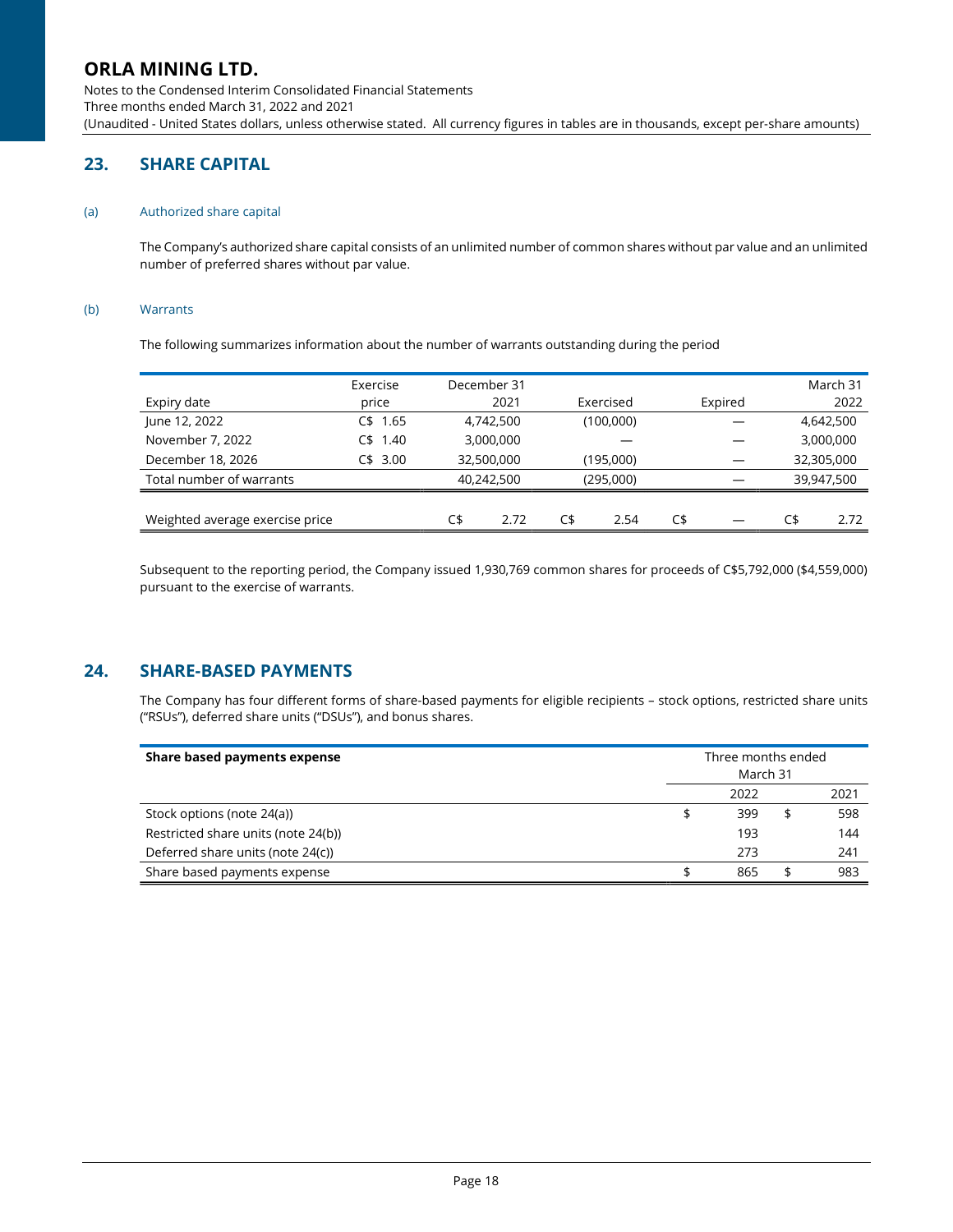Notes to the Condensed Interim Consolidated Financial Statements Three months ended March 31, 2022 and 2021 (Unaudited - United States dollars, unless otherwise stated. All currency figures in tables are in thousands, except per-share amounts)

### (a) Stock options

Stock options granted by the Company prior to 2022 typically had a five-year life, with one third each vesting on grant date, and one year and two years after grant date. In 2022, stock options granted by the Company have a five-year life, with one third each vesting one, two, and three years after grant date.

|            |     | Weighted<br>average |
|------------|-----|---------------------|
| Number     |     | exercise price      |
| 9,900,874  | C\$ | 1.86                |
| 924,080    |     | 5.81                |
| (722, 500) |     | 1.37                |
| 10,102,454 | C\$ | 2.26                |
|            |     |                     |
| 8,704,157  | C\$ | 1.63                |
| 8,602,252  | C\$ | 1.78                |
|            |     |                     |

The stock options granted during the three months ended March 31, 2022 had a grant date fair value of C\$2,286,000 (\$1,806,000) using the following weighted average assumptions:

Share price at grant date – C\$5.81, expected volatility – 46%, expected life – 5 years, risk free interest rate – 2.0% and expected dividends – nil.

Subsequent to the reporting period, 1,610,000 stock options were exercised, for gross proceeds to the Company of C\$2,167,000 (\$1,720,000).

### (b) Restricted Share Units

Restricted Share Units ("RSU's) awarded by the Company typically vest one-third each one, two, and three years after award date.

| <b>Number of RSUs outstanding:</b>   |            | Number vesting in the year |         |         |        |  |
|--------------------------------------|------------|----------------------------|---------|---------|--------|--|
|                                      | Total      | 2022                       | 2023    | 2024    | 2025   |  |
| Outstanding, December 31, 2021       | 707.840    | 444.295                    | 185.179 | 78.366  |        |  |
| Awarded during the period            | 172,301    |                            | 57.431  | 57.432  | 57,438 |  |
| Vested and settled during the period | (402, 430) | (402, 430)                 |         |         |        |  |
| Outstanding, March 31, 2022          | 477.711    | 41,865                     | 242,610 | 135.798 | 57,438 |  |

RSUs are valued based on the closing price of the Company's common shares on the trading day immediately prior to award. Certain RSUs may be settled in cash at the option of the Company.

The Company elected to settle 365,935 RSUs in cash for \$1,732,000 during the three months ended March 31, 2022.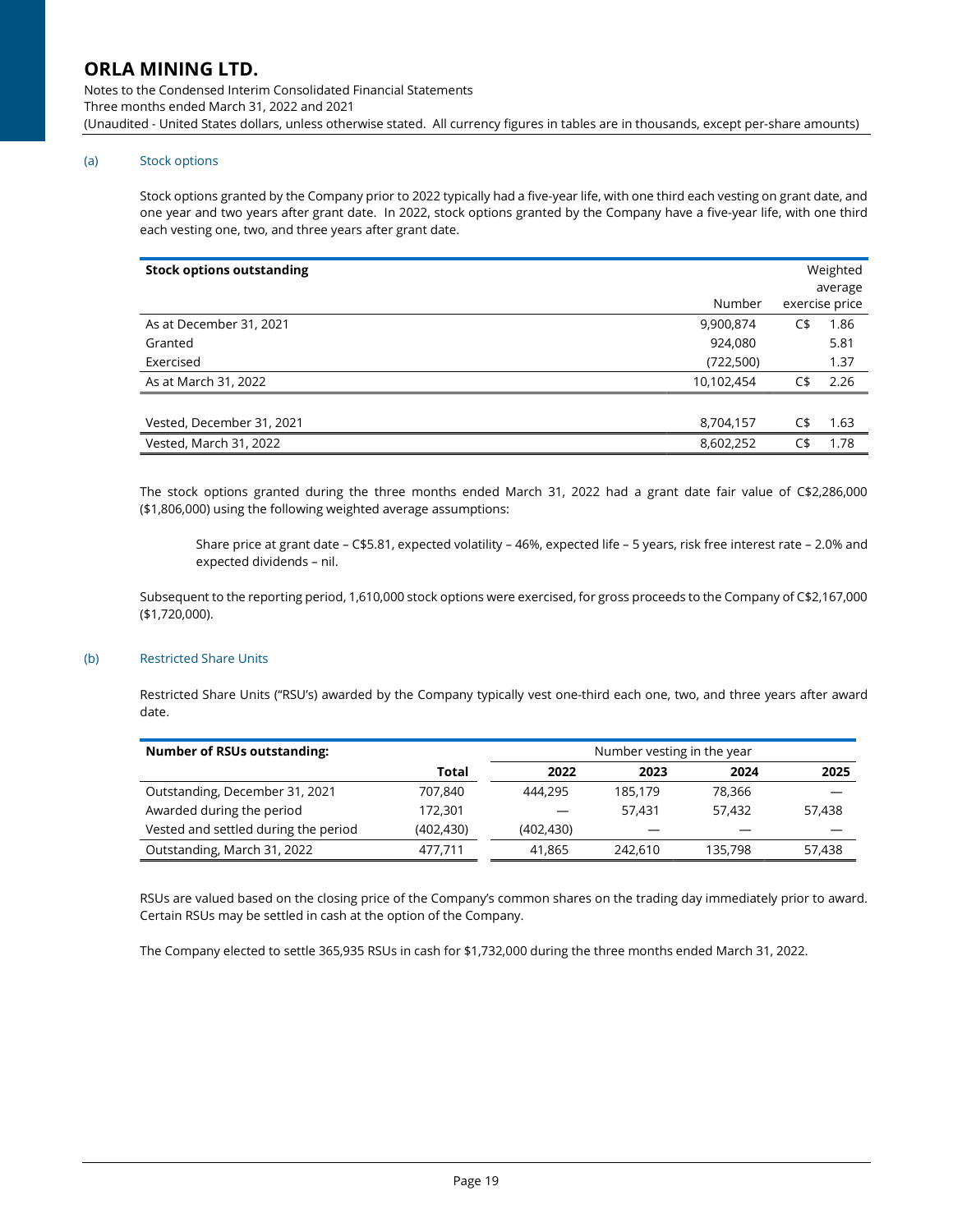Notes to the Condensed Interim Consolidated Financial Statements Three months ended March 31, 2022 and 2021 (Unaudited - United States dollars, unless otherwise stated. All currency figures in tables are in thousands, except per-share amounts)

### (c) Deferred Share Units

The Deferred Share Units ("DSUs") awarded by the Company to directors typically vest immediately but are not settled until the end of the director's tenure. They may be settled in cash or common shares at the option of the Company.

| <b>DSUs outstanding and vested:</b> |         |
|-------------------------------------|---------|
|                                     | Number  |
| Outstanding, December 31, 2021      | 707.028 |
| Awarded during the year to date     | 57,692  |
| Outstanding, March 31, 2022         | 764,720 |
|                                     |         |
| DSUs vested at March 31, 2022       | 764,720 |

DSUs are valued based on the closing price of the Company's common shares immediately prior to award.

## 25. RELATED PARTY TRANSACTIONS

The Company's related parties include:

| <b>Related party</b>     | Nature of the relationship                                                                                                                                                                                                                           |
|--------------------------|------------------------------------------------------------------------------------------------------------------------------------------------------------------------------------------------------------------------------------------------------|
| Key management personnel | Key management personnel are the Chief Executive Officer, the Chief Operating<br>Officer, the Chief Financial Officer, Chief Sustainability Officer, the Senior Vice<br>President Exploration, and members of the Board of Directors of the Company. |

#### (a) Key Management Personnel

Compensation to key management personnel was as follows:

|                            | Three months ended March 31 |       |    |       |
|----------------------------|-----------------------------|-------|----|-------|
|                            |                             | 2022  |    | 2021  |
| Short term incentive plans |                             |       |    |       |
| Salaries                   | \$                          | 1,531 | \$ | 431   |
| Directors' fees            |                             | 79    |    | 45    |
|                            |                             | 1,610 |    | 476   |
| Share based payments       |                             | 745   |    | 781   |
| Total                      |                             | 2,355 | S  | 1,257 |

### (b) Transactions

The Company had no other material transactions with related parties other than key management personnel during the three months ended March 31, 2022, and 2021.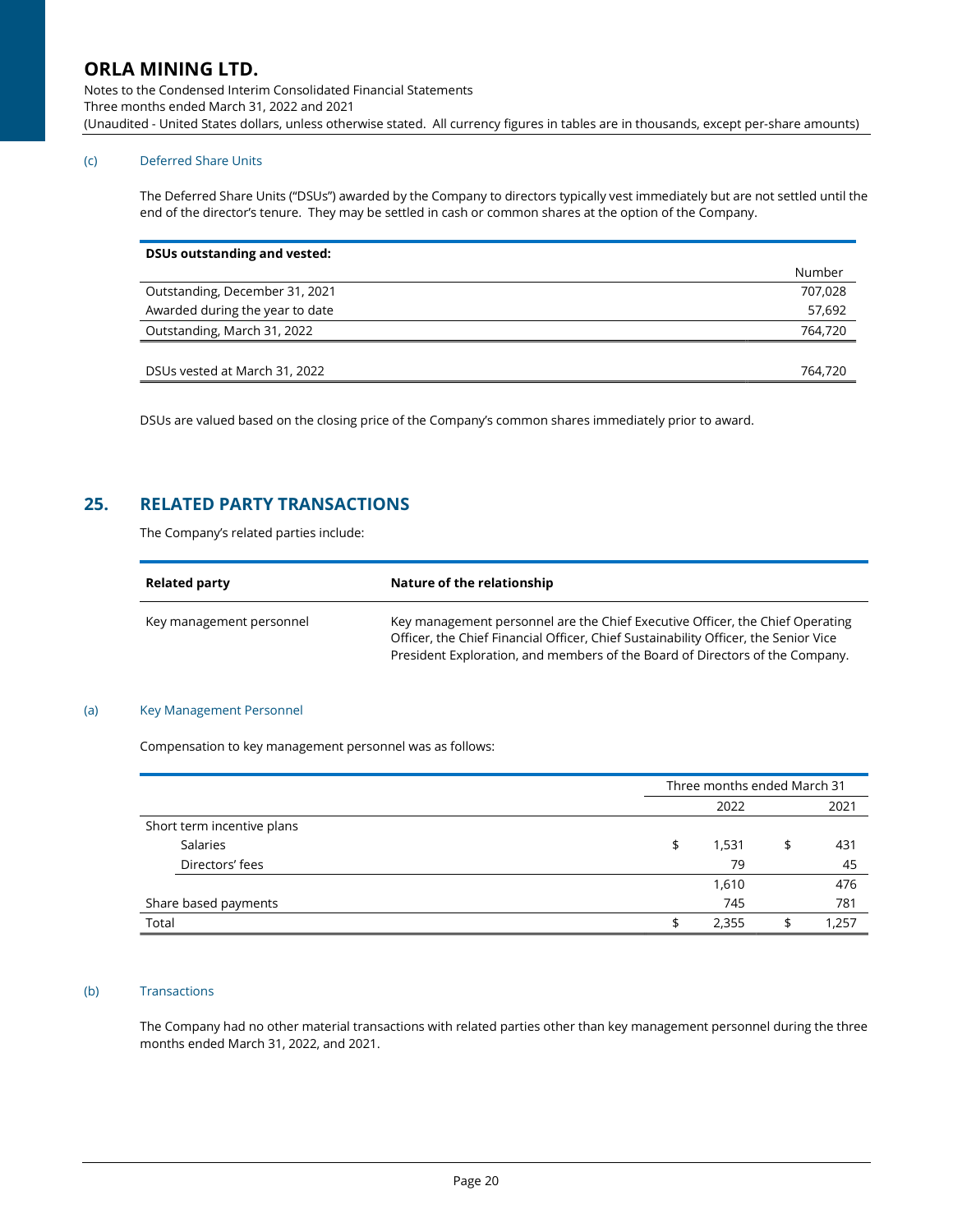Notes to the Condensed Interim Consolidated Financial Statements Three months ended March 31, 2022 and 2021 (Unaudited - United States dollars, unless otherwise stated. All currency figures in tables are in thousands, except per-share amounts)

### (c) Outstanding balances at the Reporting Date

At March 31, 2022, estimated accrued short term incentive compensation totaled \$1,595,000 and was included in accrued liabilities (December 31, 2021 – \$783,000).

## 26. SUPPLEMENTAL CASH FLOW INFORMATION

#### (a) Cash and cash equivalents

Cash consists of the following:

| March 31,                                          | December 31, |
|----------------------------------------------------|--------------|
| 2022                                               | 2021         |
| Bank current accounts and cash on hand<br>\$35.038 | \$20.516     |

### (b) Non-cash investing and financing activities

The non-cash investing and financing activities of the Company, excluded from the consolidated statements of cash flows, include the following:

|                                                                                                  | Three months<br>ended March 31 |        |
|--------------------------------------------------------------------------------------------------|--------------------------------|--------|
|                                                                                                  | 2022                           | 2021   |
| <b>Financing activities</b>                                                                      |                                |        |
| Stock options exercised, credited to share capital with an offset to reserves                    | 739                            | 201    |
| Common shares issued upon maturity of RSUs, credited to share capital with an offset to reserves | 541                            | 404    |
| Warrants exercised, credited to share capital with an offset to reserves                         | 82                             | 1.975  |
| Fresnillo obligation credited, with an offset to "mineral properties and related construction"   |                                | 37,800 |
| <b>Investing activities</b>                                                                      |                                |        |
| Initial recognition of right of use asset with an offset to lease obligation                     | 187                            | 302    |
| Marketable securities adjustment included in account receivable with an offset to other gains    | 3                              |        |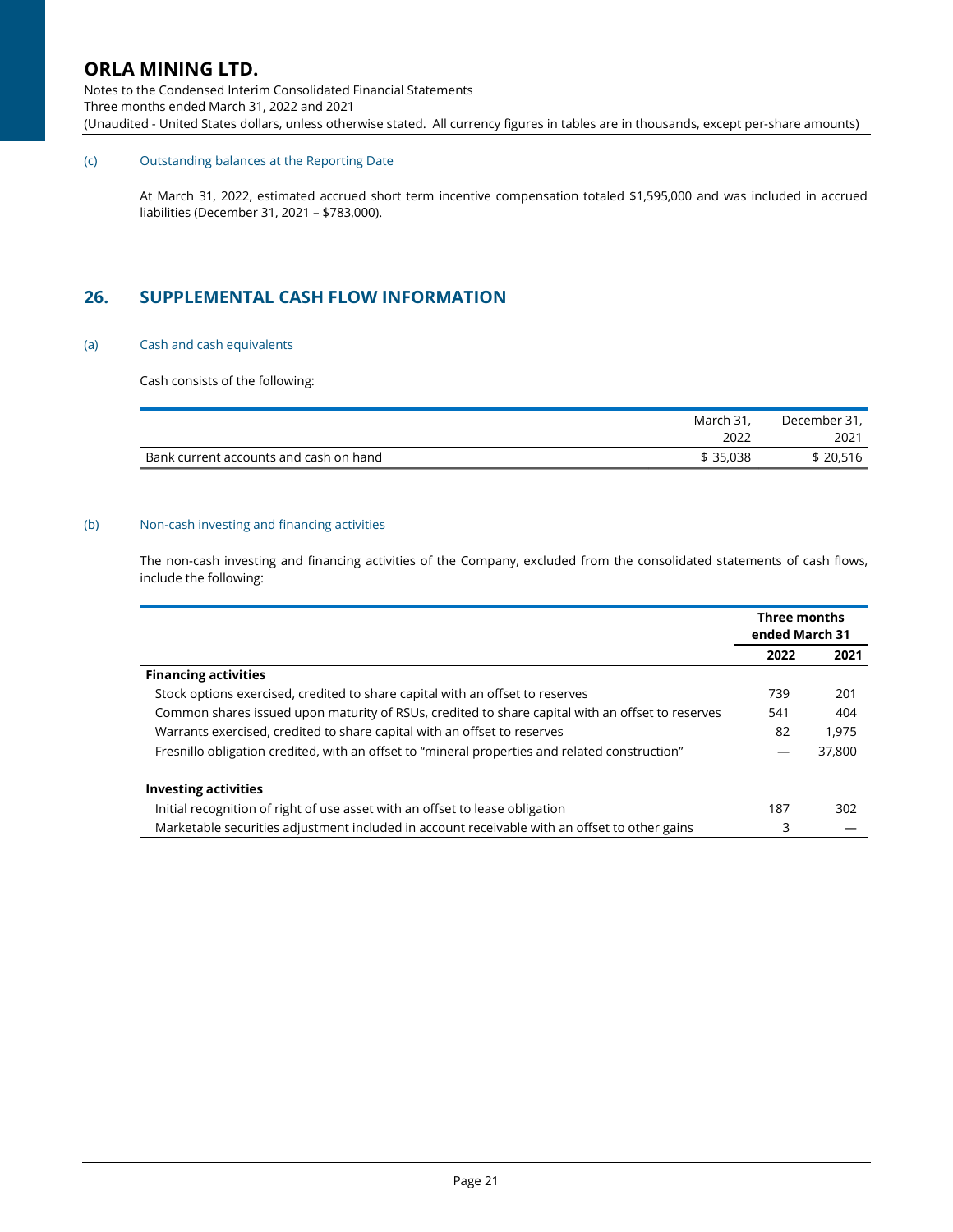Notes to the Condensed Interim Consolidated Financial Statements Three months ended March 31, 2022 and 2021 (Unaudited - United States dollars, unless otherwise stated. All currency figures in tables are in thousands, except per-share amounts)

# 27. SEGMENT INFORMATION

### (a) Reportable segments

The operating and reportable segments of the Company are based on the reports which are reviewed by the chief operating decision maker ("CODM") in making strategic resource allocation decisions. These operating segments are the Mexican project, the Panamanian project, and the corporate office. The projects are each managed by a dedicated General Manager and management team. Additionally, the corporate office oversees the plans and activities of early stage exploration projects, such as the Monitor Gold Project.

During the reporting period, Camino Rojo was in construction and had generated pre-commercial production revenue since December 2021, while the Cerro Quema Project in Panama was focused on the exploration and evaluation of its mineral properties. The Company declared commercial production at Camino Rojo effective April 1, 2022.

### (b) Geographic segments

We conduct our activities in four geographic areas: Mexico, Panama, the United States, and Canada.

### (i) Income (loss) for the period by segment

|                                               | Mexico       | Panama      | <b>USA</b> | Canada |         |    | Total     |
|-----------------------------------------------|--------------|-------------|------------|--------|---------|----|-----------|
| Three months ended March 31, 2022             |              |             |            |        |         |    |           |
| Revenue (note 17)                             | \$<br>39,405 | \$          |            |        |         | \$ | 39,405    |
| Cost of sales                                 | (10, 190)    |             |            |        |         |    | (10, 190) |
| Earnings from mining operations               | 29,215       |             |            |        |         |    | 29,215    |
| Exploration and evaluation expenses (note 19) | (1,505)      | (727)       | (83)       |        | (151)   |    | (2,466)   |
| General and administrative expenses (note 18) |              |             |            |        | (2,943) |    | (2,943)   |
| Depreciation                                  | (1)          | (3)         |            |        | (32)    |    | (36)      |
| Share based payments (note 24)                | (20)         | (13)        |            |        | (832)   |    | (865)     |
| Interest and finance costs (note 20)          | (340)        |             |            |        | 15      |    | (325)     |
| Foreign exchange loss                         | (555)        |             |            |        | (811)   |    | (1,366)   |
| Other (note 21)                               |              |             |            |        | (241)   |    | (241)     |
| Current income taxes                          | (2, 191)     |             |            |        |         |    | (2, 191)  |
| Income (loss) for the period                  | \$<br>24,603 | \$<br>(743) | \$<br>(83) | \$     | (4,995) |    | 18,782    |

|                                               | Mexico        | Panama |         |    |       | Canada        | Total |          |
|-----------------------------------------------|---------------|--------|---------|----|-------|---------------|-------|----------|
| Three months ended March 31, 2021             |               |        |         |    |       |               |       |          |
| Exploration and evaluation expenses (note 19) | \$<br>(2,744) | \$     | (1,918) | \$ | (237) | \$<br>(12)    | S     | (4, 911) |
| General and administrative expenses (note 18) |               |        |         |    |       | (1,808)       |       | (1,808)  |
| Depreciation                                  |               |        | (5)     |    |       | (28)          |       | (33)     |
| Share based payments (note 24)                |               |        |         |    |       | (983)         |       | (983)    |
| Interest and finance costs (note 20)          | (329)         |        |         |    |       | 14            |       | (315)    |
| Foreign exchange loss                         | (2,578)       |        |         |    |       | (286)         |       | (2,864)  |
| Other (note 21)                               | 220           |        |         |    |       | (113)         |       | 107      |
| Loss for the period                           | \$<br>(5,431) | \$     | (1,923) | \$ | (237) | \$<br>(3,216) |       | (10,807) |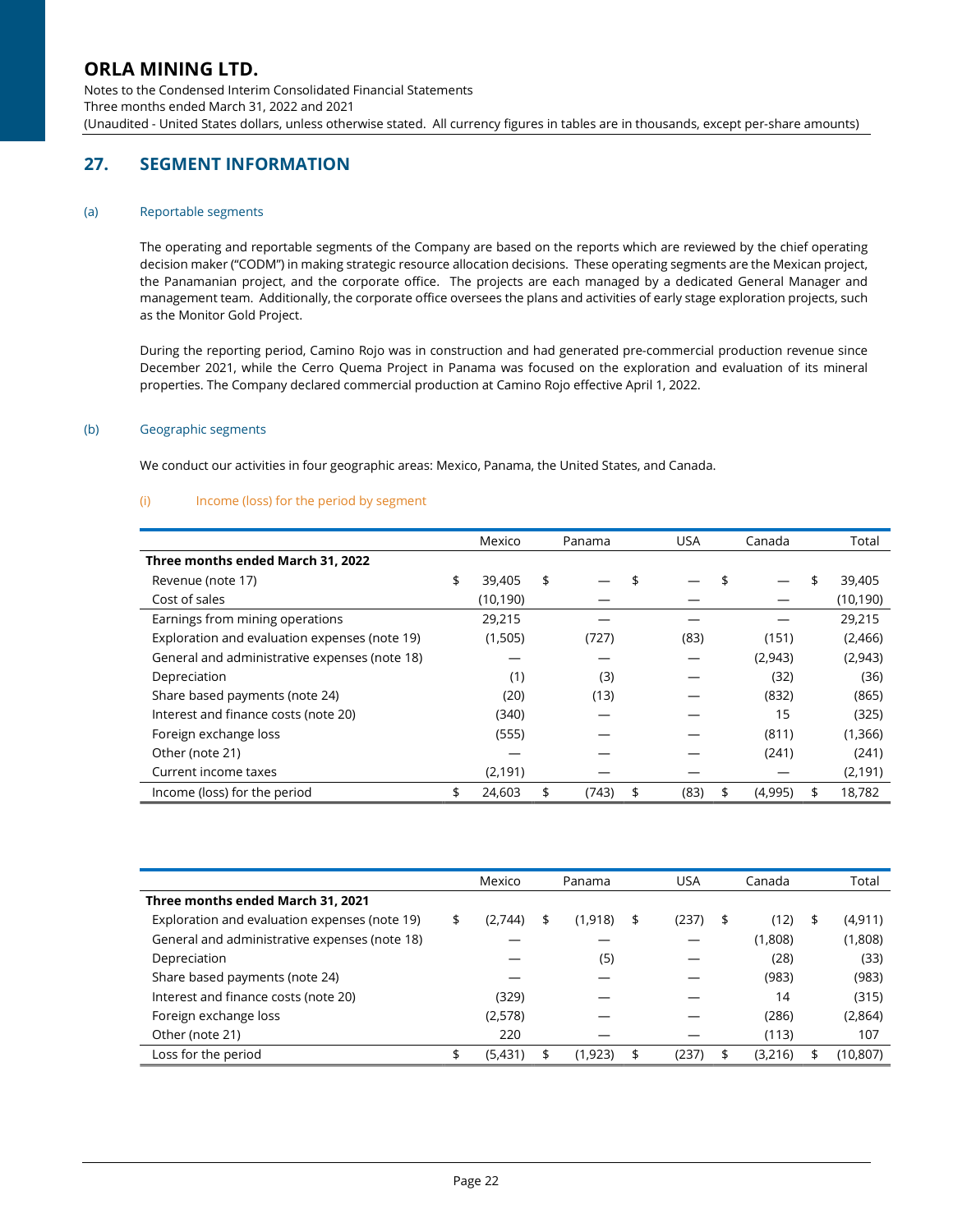Notes to the Condensed Interim Consolidated Financial Statements Three months ended March 31, 2022 and 2021 (Unaudited - United States dollars, unless otherwise stated. All currency figures in tables are in thousands, except per-share amounts)

### (ii) Assets by segment

|                                             | Mexico |         |  | Panama | USA                            | Canada | Total |         |  |
|---------------------------------------------|--------|---------|--|--------|--------------------------------|--------|-------|---------|--|
| At March 31, 2022                           |        |         |  |        |                                |        |       |         |  |
| Equipment                                   |        | 8.226   |  | 34     | \$<br>$\overline{\phantom{0}}$ | 120    |       | 8.380   |  |
| Mineral properties and related construction |        | 223.239 |  |        |                                |        |       | 223,239 |  |
| Exploration and evaluation properties       |        |         |  | 82,429 | 314                            |        |       | 82,743  |  |
| Total assets                                |        | 301,121 |  | 83.466 | 314                            | 8.092  |       | 392,993 |  |

|                                             | Mexico |                          |  | Panama | USA                      | Canada | Total   |
|---------------------------------------------|--------|--------------------------|--|--------|--------------------------|--------|---------|
| At December 31, 2021                        |        |                          |  |        |                          |        |         |
| Equipment                                   |        | 7.466                    |  | 37     | $\overline{\phantom{0}}$ | 132    | 7.635   |
| Mineral properties and related construction |        | 213.749                  |  |        |                          |        | 213.749 |
| Exploration and evaluation properties       |        | $\overline{\phantom{m}}$ |  | 82.429 | 314                      |        | 82.743  |
| Total assets                                |        | 267.403                  |  | 83.162 | 314                      | 14.016 | 364,895 |

## 28. CAPITAL MANAGEMENT

#### (a) Objectives

Our objectives when managing capital are to safeguard the Company's ability to continue as a going concern to pursue the exploration, evaluation, development, and exploitation of our mineral properties and to maintain a flexible capital structure.

We manage our capital structure and adjust it considering changes in economic conditions and the risk characteristics of the underlying assets. To maintain or adjust the Company's capital structure, we may issue new shares, take on additional debt or repay outstanding debt, or acquire or dispose of assets. To preserve cash, we currently do not pay regular dividends.

Our ability to carry out our long-range strategic objectives in future periods depends on our ability to generate positive cash flows from our mining operations and to raise financing from lenders, shareholders, and new investors. We regularly review and consider financing alternatives to fund the Company's ongoing exploration and development activities until these activities can be funded from ongoing cash flow from our mining operations.

### (b) Investment policy

Our investment policy is to invest the Company's excess cash in low-risk financial instruments such as demand deposits and savings accounts with major Canadian banks. By using this strategy, the Company preserves its cash resources and can marginally increase these resources with low risk through the yields on these investments. Our financial instruments are exposed to certain financial risks, which include currency risk, credit risk, and liquidity risk.

### (c) Project loan

At the end of 2019, we entered into a \$125 million project loan (note 12) in respect of Camino Rojo pursuant to which we had drawn \$125 million as of March 31, 2022 (December 31, 2021 – \$125 million). The project loan requires us to maintain a minimum working capital (adjusted for certain items) of \$5 million. The Company is in compliance with the minimum working capital requirement. This loan was repaid in full subsequent to the reporting period (notes 12 and 31(a)).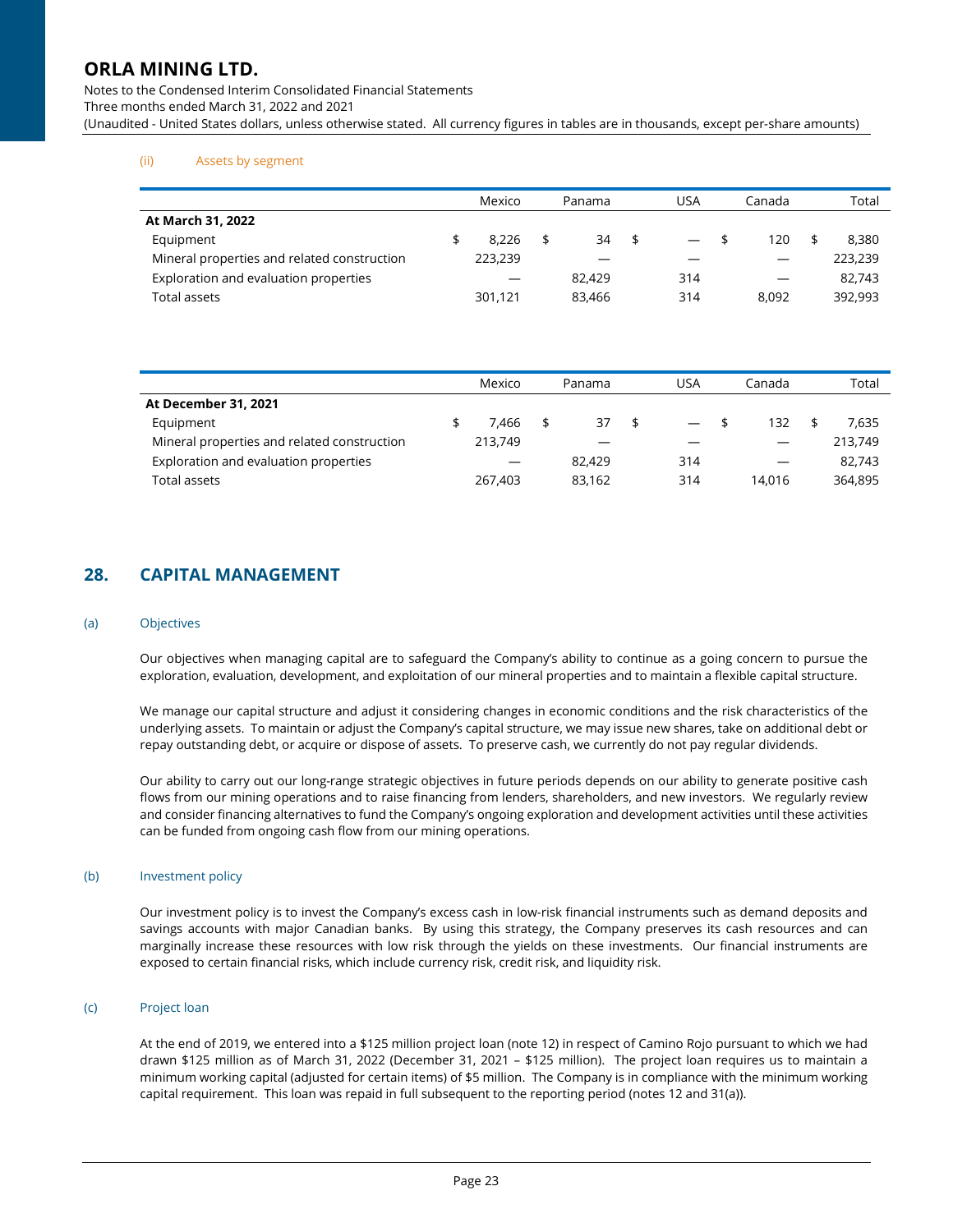Notes to the Condensed Interim Consolidated Financial Statements Three months ended March 31, 2022 and 2021 (Unaudited - United States dollars, unless otherwise stated. All currency figures in tables are in thousands, except per-share amounts)

# 29. FINANCIAL INSTRUMENTS

### (a) Fair value hierarchy

To provide an indication of the reliability of the inputs used in determining fair value, we classify our financial instruments into the three levels prescribed by the accounting standards.

- Level 1 The fair value of financial instruments traded in active markets (such as publicly traded equity securities) is based on quoted (unadjusted) market prices as at the reporting date. The quoted market price used for financial assets held by the Company is the closing trading price on the reporting date. Such instruments are included in Level 1.
- Level 2 The fair value of financial instruments that are not traded in an active market is determined using valuation techniques. These valuation techniques maximize the use of observable market data where it is available and rely as little as possible on entity specific estimates. If all significant inputs required to fair value an instrument are observable, we include that instrument in Level 2.
- Level 3 If one or more of the significant inputs is not based on observable market data, the instrument is included in Level 3. We have no financial assets or liabilities included in Level 3 of the hierarchy.

The carrying value of cash and cash equivalents, accounts receivable, restricted cash, trade payables and accrued liabilities approximates the fair value due to the short-term nature of the instruments. The fair value of the Camino Rojo project loan, Newmont loan and Fresnillo obligation is determined using discounted cash flows based on the expected amounts and timing of the cash flows discounted using a market rate of interest adjusted for appropriate credit risk.

The fair value of the Camino Rojo project loan at March 31, 2022 was estimated at \$136.7 million (December 31, 2021 – \$137.7 million) using a discount rate of 5.0% (December 31, 2021 – 5.0%). The fair value of the Newmont loan at March 31, 2022 was estimated at \$11.0 million (December 31, 2021 – \$10.5 million) using an exchange rate of 19.99 MXN/USD (December 31, 2021 – 20.58 MXN/USD) and a discount rate of 5.0% (December 31, 2021 – 5.0%). The carrying value of the Fresnillo obligation approximates the fair value as the discount rates on this instrument approximate the Company's credit risk.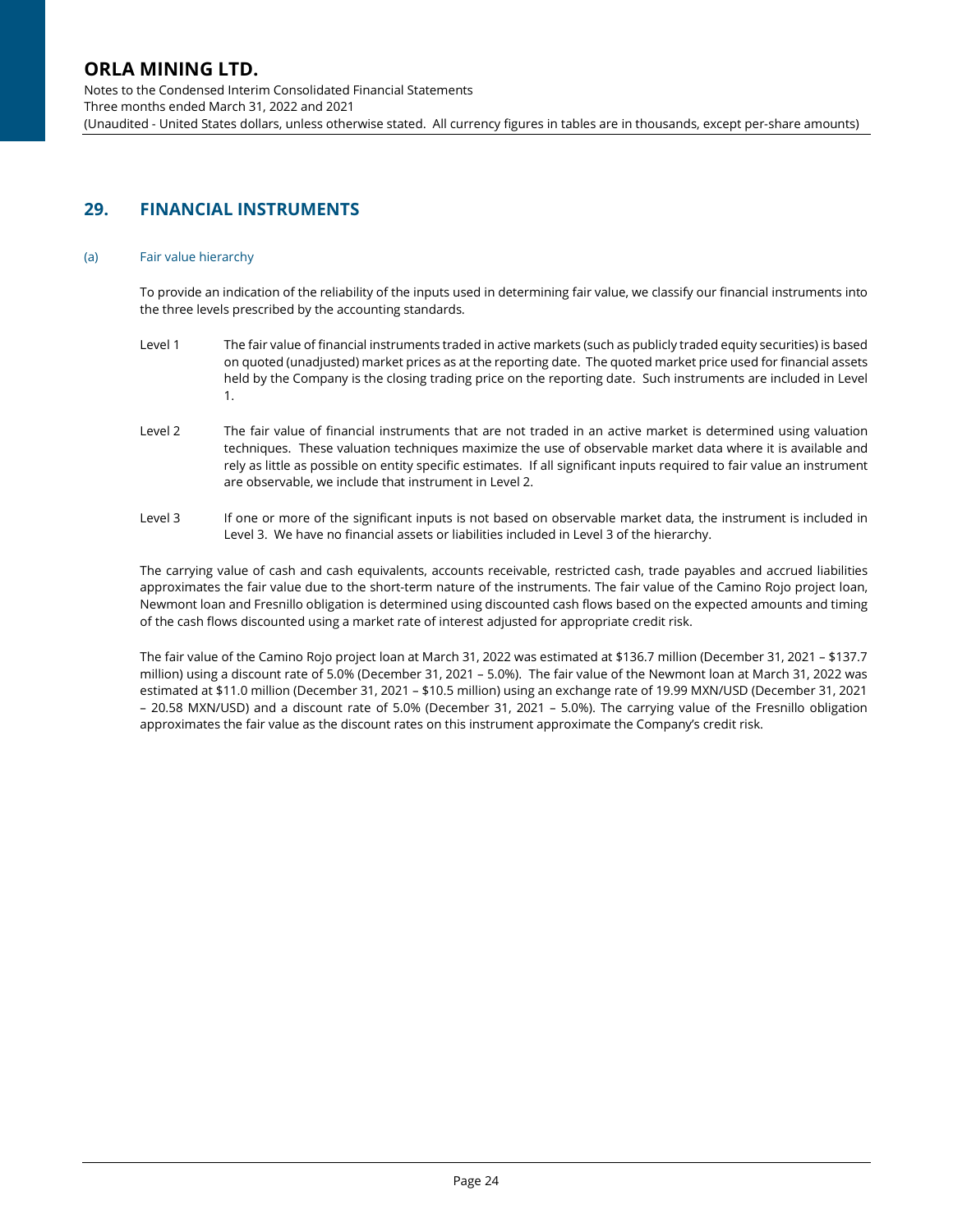Notes to the Condensed Interim Consolidated Financial Statements Three months ended March 31, 2022 and 2021

(Unaudited - United States dollars, unless otherwise stated. All currency figures in tables are in thousands, except per-share amounts)

At March 31, 2022, the carrying values and fair values of our financial instruments by category were as follows:

|                              |                |              | Fair value |                     |    |                      |    |                        |    |                       |    |            |
|------------------------------|----------------|--------------|------------|---------------------|----|----------------------|----|------------------------|----|-----------------------|----|------------|
|                              |                |              |            | Quoted              |    |                      |    |                        |    |                       |    |            |
|                              |                |              |            | prices in           |    |                      |    |                        |    | Approximate           |    |            |
|                              |                |              |            | active              |    | Significant          |    |                        |    | fair value            |    |            |
|                              |                |              |            | market for          |    | other                |    | Significant            |    | due to short          |    |            |
|                              |                | Carrying     |            | identical<br>assets |    | observable<br>inputs |    | unobservable<br>inputs |    | term nature<br>of the |    | Total      |
|                              | Classification | value        |            | (Level 1)           |    | (Level 2)            |    | (Level 3)              |    | instrument            |    | Fair Value |
| Financial assets             |                |              |            |                     |    |                      |    |                        |    |                       |    |            |
| Cash and cash equivalents    | <b>FVTPL</b>   | \$<br>35,038 | \$         | 35,038              | \$ |                      | \$ |                        | \$ |                       | \$ | 35,038     |
| Accounts receivable          | Amortized cost | 301          |            | 19                  |    |                      |    |                        |    | 282                   |    | 301        |
| Restricted cash              | Amortized cost | 3,812        |            |                     |    | 3,812                |    |                        |    |                       |    | 3,812      |
|                              |                | \$<br>39,151 | \$         | 35,057              | \$ | 3,812                | \$ |                        | \$ | 282                   | \$ | 39,151     |
|                              |                |              |            |                     |    |                      |    |                        |    |                       |    |            |
| <b>Financial liabilities</b> |                |              |            |                     |    |                      |    |                        |    |                       |    |            |
| Trade payables               | Amortized cost | \$<br>3,096  | \$         |                     |    |                      | \$ |                        | \$ | 3,096                 | \$ | 3,096      |
| <b>Accrued liabilities</b>   | Amortized cost | 10,317       |            |                     |    |                      |    |                        |    | 10,317                |    | 10,317     |
| Lease obligation             | Amortized cost | 1,495        |            |                     |    | 1,495                |    |                        |    |                       |    | 1,495      |
| Camino Rojo project loan     | Amortized cost | 113,944      |            |                     |    | 136,724              |    |                        |    |                       |    | 136,724    |
| Newmont loan                 | Amortized cost | 10,976       |            |                     |    | 10,976               |    |                        |    |                       |    | 10,976     |
| Fresnillo obligation         | Amortized cost | 37,800       |            |                     |    | 37,800               |    |                        |    |                       |    | 37,800     |
|                              |                | \$177,628    | \$         |                     |    | \$186,995            | \$ |                        | \$ | 13,413                |    | \$200,408  |

At December 31, 2021, the carrying values and fair values of our financial instruments by category were as follows:

|                              |                |              | Fair value |                         |    |                     |    |                             |    |                             |    |            |
|------------------------------|----------------|--------------|------------|-------------------------|----|---------------------|----|-----------------------------|----|-----------------------------|----|------------|
|                              |                |              |            | Quoted                  |    |                     |    |                             |    |                             |    |            |
|                              |                |              |            | prices in               |    |                     |    |                             |    | Approximate                 |    |            |
|                              |                |              |            | active                  |    | Significant         |    |                             |    | fair value                  |    |            |
|                              |                |              |            | market for<br>identical |    | other<br>observable |    | Significant<br>unobservable |    | due to short<br>term nature |    |            |
|                              |                | Carrying     |            | assets                  |    | inputs              |    | inputs                      |    | of the                      |    | Total      |
|                              | Classification | value        |            | (Level 1)               |    | (Level 2)           |    | (Level 3)                   |    | instrument                  |    | Fair Value |
| Financial assets             |                |              |            |                         |    |                     |    |                             |    |                             |    |            |
| Cash and cash equivalents    | <b>FVTPL</b>   | \$<br>20,516 | \$         | 20,516                  | \$ |                     | \$ |                             |    |                             | \$ | 20,516     |
| Accounts receivable          | Amortized cost | 299          |            | 16                      |    |                     |    |                             |    | 283                         |    | 299        |
| Restricted cash              | Amortized cost | 3,680        |            |                         |    | 3,680               |    |                             |    |                             |    | 3,680      |
|                              |                | \$<br>24,495 |            | 20,532                  | \$ | 3,680               | \$ |                             | \$ | 283                         | \$ | 24,495     |
|                              |                |              |            |                         |    |                     |    |                             |    |                             |    |            |
| <b>Financial liabilities</b> |                |              |            |                         |    |                     |    |                             |    |                             |    |            |
| Trade payables               | Amortized cost | \$<br>5,966  | \$         |                         | \$ |                     |    |                             | \$ | 5,966                       | \$ | 5,966      |
| <b>Accrued liabilities</b>   | Amortized cost | 5,659        |            |                         |    |                     |    |                             |    | 5,659                       |    | 5,659      |
| Lease obligation             | Amortized cost | 1,401        |            |                         |    | 1,401               |    |                             |    |                             |    | 1,401      |
| Camino Rojo project loan     | Amortized cost | 113,260      |            |                         |    | 137,746             |    |                             |    |                             |    | 137,746    |
| Newmont loan                 | Amortized cost | 10,293       |            |                         |    | 10,533              |    |                             |    |                             |    | 10,533     |
| Fresnillo obligation         | Amortized cost | 37,800       |            |                         |    | 37,800              |    |                             |    |                             |    | 37,800     |
|                              |                | \$174,379    | \$         |                         |    | \$187,480           | \$ |                             | \$ | 11,625                      |    | \$199,105  |

Our policy is to determine whether transfers have occurred between levels in the hierarchy by re-assessing categorization at the end of the reporting period.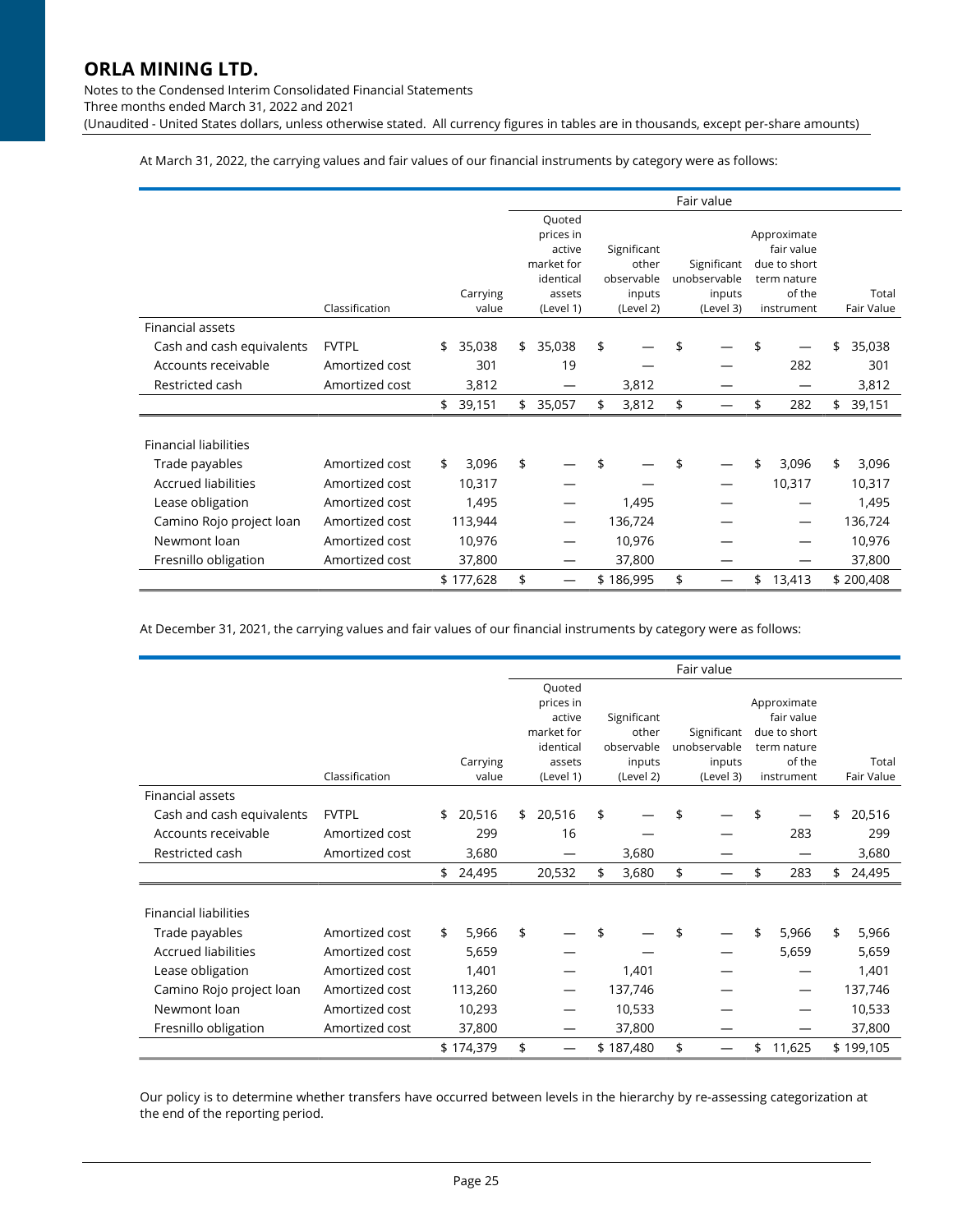Notes to the Condensed Interim Consolidated Financial Statements Three months ended March 31, 2022 and 2021 (Unaudited - United States dollars, unless otherwise stated. All currency figures in tables are in thousands, except per-share amounts)

## 30. COMMITMENTS AND CONTINGENCIES

#### (a) Commitments

The Company has issued purchase orders for construction, equipment purchases, materials and supplies, and other services at Camino Rojo. At March 31, 2022, these outstanding purchase orders and contracts totaled approximately \$7,769,000 (December 31, 2021 – \$8,560,000), which we expect will be filled within the next 12 months.

The Company is committed to making severance payments amounting to approximately \$4,170,000 (December 31, 2021 – \$3,220,000) to certain officers and management in the event of a change in control. As the likelihood of these events occurring is not determinable, such amounts are not reflected in these condensed interim consolidated financial statements.

Other commitments include \$652,000 (December 31, 2021 – nil) related to an office lease with a five-year term which have not yet commenced and \$472,000 (December 31, 2021 – nil) related to general and administrative expenses, which we expect will be filled within the next 12 months.

We may, from time to time, be a party to legal proceedings, which arise in the ordinary course of our business. We are not aware of any pending or threatened litigation that, if resolved against us, would have a material adverse effect on our consolidated financial position, results of operations or cash flows.

## 31. EVENTS AFTER THE REPORTING PERIOD

#### (a) Credit Facility

Subsequent to the reporting period, the Company entered into a Credit Facility which includes a \$100 million term facility and a \$50 million revolving facility through a syndicate of lenders composed of The Bank of Nova Scotia, Bank of Montreal, and Canadian Imperial Bank of Commerce. The proceeds from the Credit Facility were used to repay the existing Project Loan (note 12), with the balance of the revolving facility being available for general corporate purposes and working capital.

The Credit Facility consists of two parts:

- 1. \$100 million term facility with a five-year term, repayable in 18 equal quarterly instalments commencing December 31, 2022.
- 2. \$50 million revolving facility, with the ability to increase to \$75 million, subject to certain conditions and customary consents. The revolving facility has a three-year term, with an option to extend the term of the revolving facility by up to one-year intervals, subject to certain conditions and customary consents. Full repayment of the revolving facility is due upon maturity.

The applicable interest rate for each Credit Facility will be based on the term Secured Overnight Financing Rate ("SOFR"), plus an applicable margin ranging from 2.75% to 3.75% based on the Company's leverage ratio at the end of each fiscal quarter. The undrawn portion of the revolving facility is subject to a standby fee of 25% of the applicable term SOFR margin. Until September 30, 2022, the Company is subject to an applicable margin of 3.00%.

The Company may prepay all or any portion of the amounts owed under the credit agreement without penalty.

Upon closing of the Credit Facility, the Company used the new Credit Facility to extinguish the Camino Rojo project loan in full on April 28, 2022. The total payment includes the \$125 million principal amount outstanding, interest outstanding, an early repayment premium of \$2.5 million and expenses of approximately \$0.5 million. This premium will be expensed in the quarter ended June 30, 2022.